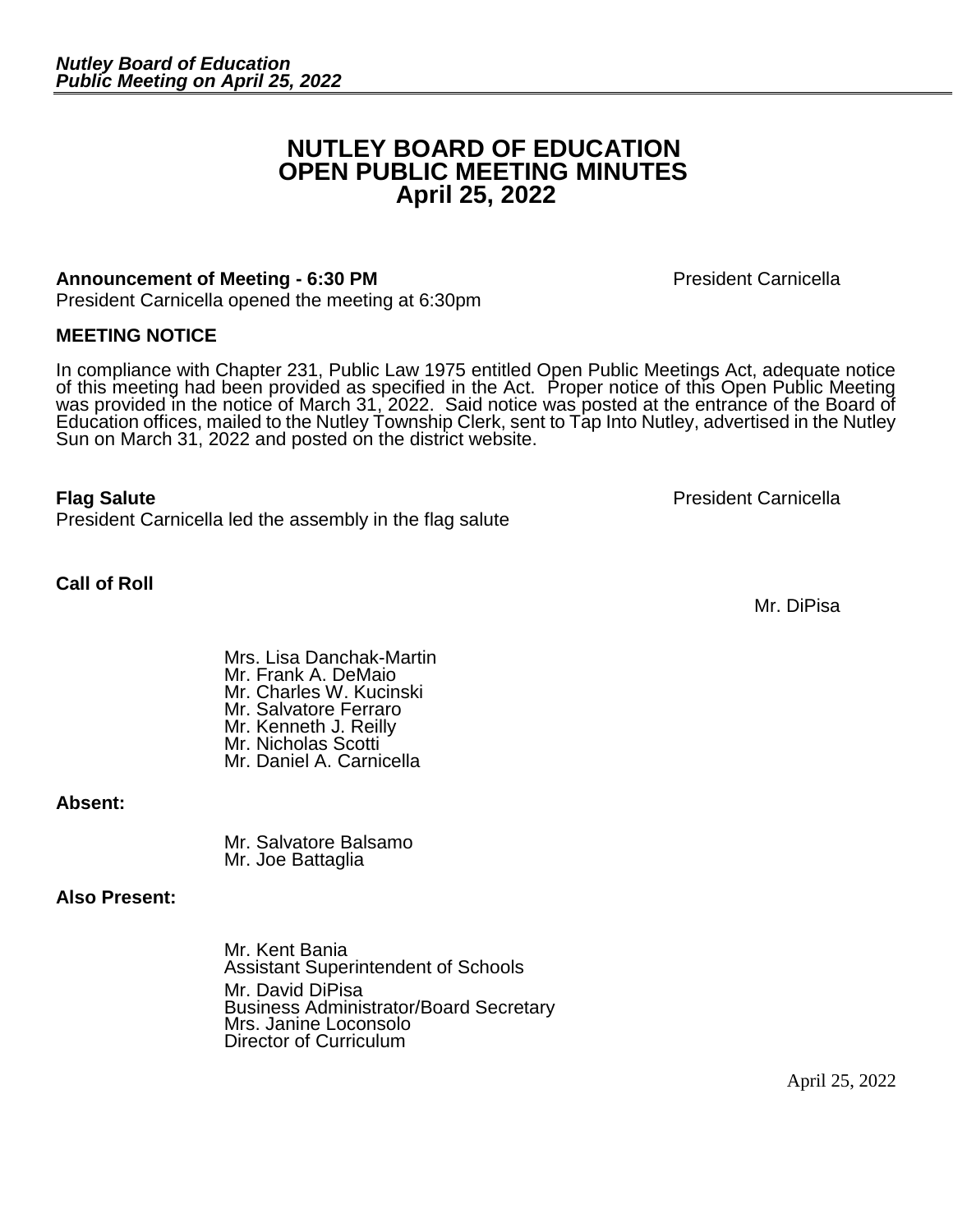Assistant Business Administrator Ms. Karen Greco Director of Communications & Employee Relations Mr. Michael Parigi Director of Buildings & Grounds

**Approval of Minutes** 

Trustee Kucinski moved, Trustee Danchak-Martin seconded, and the following Board minutes were unanimously approved.

Open Public Meeting – March 28, 2022 Open Public Special Meeting – April 7, 2022

Mrs. Bella Polanco

**Correspondence**  NONE

## **Presentations**

2022 / 2023 Budget Mr. DiPisa

**Two questions were asked by the public. One regarding the tax levy and one regarding the cost to educate one student in Nutley Public Schools. Both questions were answered by David DiPisa.**

Cub Scout Pack 142 Recognition **President Carnicella** President Carnicella

Seal of Biliteracy **Mrs. Mitschow** Seal of Biliteracy

## **Reports as follows**:

# **1. Assistant Superintendent's Report Mr. Bania**

Mr. Bania discussed special events that will be taking place in May and June. Mr. Bania said on May 4<sup>th</sup>, we will be holding the Essex County Academic Awards and on May 9<sup>th</sup> Nutley High School will be holding their instrumental concert. The National Honor Society inductions will be held on May 10<sup>th</sup> and the Coral concert will be held on May 11<sup>th</sup>. Mr. Bania said we are excited to hold the Junior semi-formal on May 13<sup>th</sup>. Mr. Bania continued by saying the Art show will be held on May 25<sup>th</sup> and the Junior Elementary School Olympics will be held on May  $26<sup>th</sup>$ . Mr. Bania said on June  $9<sup>th</sup>$  we will be holding the Senior Prom and the Lead Picnic will be held on June 10<sup>th</sup>. Mr. Bania said we will also be holding a Parent Night on May 18<sup>th</sup> discussing the Gifted and Talented Program. Mr. Bania said testing is being held at Nutley High School this week and a letter will be sent out to parents regarding testing that will begin in the Nutley Middle and Elementary schools in May. Also, the Summer Strategies Program will be offered again for 3<sup>rd</sup> through 8<sup>th</sup> grades. Mr. Bania concluded by congratulating Mrs. Lorraine Restel on her retirement from the Nutley School District.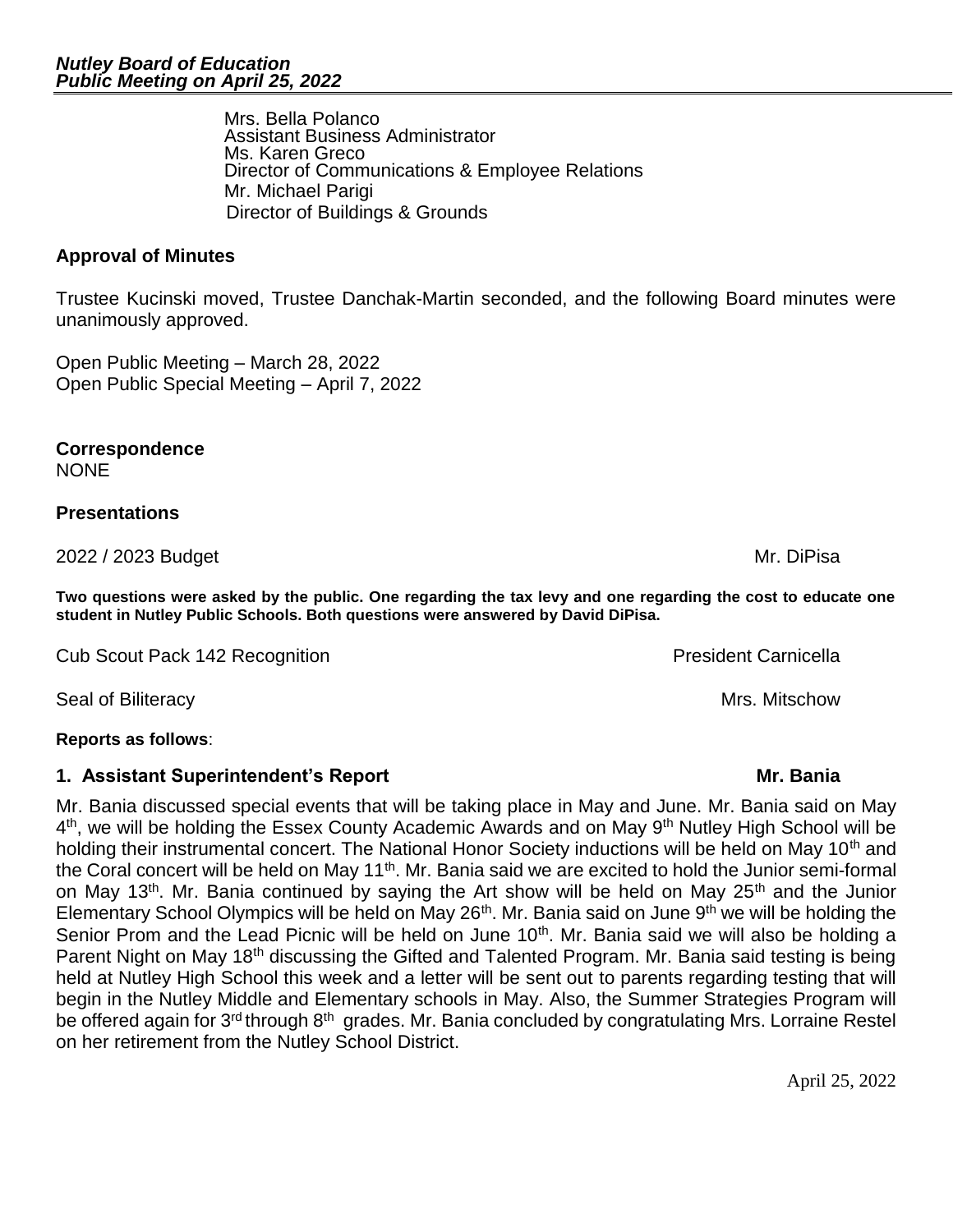## **2. Board Secretary's Report Mr. DiPisa**

Mr. DiPisa said he will pass on his report due to the Budget Presentation, but would like to recognize Mike Parigi, Tim Koster, and team for an outstanding job maintaining the district schools during Spring Break.

## **3. Director of Buildings & Grounds Mr. Parigi Mr. Parigi**

Mr. Parigi said the cameras were installed in the lobby, art room, and cafeteria of John Walker Middle School. Mr. Parigi said Musco Lighting performed their testing of the lights at the Park Oval on April  $14<sup>th</sup>$  at 8:00 pm. The lights have been completed and are ready for use. Mr. Parigi said a new "Spider Control thermostat" was installed at the Nutley High School auditorium. Mr. Parigi continued by saying that trailer #4 at Yantacaw Elementary School had water damage. We acquired town permits to replace the siding and the interior walls. Also, during our monthly inspections it was noticed that the 400 amp electrical service for the Yantacaw trailers was pulling away from its supports. Montillo Electric was called and completed the work. Yantacaw trailer #4 electric was replaced with underground service. This allowed us to remove the overhanging services that was attached to the school. The Nutley Parks Department helped dig the trench and the Nutley Fire Department helped by supplying a boom truck. Mr. Parigi said the Parks Department planted a memorial tree at Lincoln School, Washington School and Nutley High School. Mr. Parigi said Safeschools Pest Control will be our new pest management service starting July 1, 2022. Mr. Parigi concluded by stating over the Spring Break the flagpole at Washington school was painted and we made repairs to the AC unit for the second floor trailer.

**Mr. Kucinski comment:** Mr. Kucinski acknowledged the Building and Grounds Department for a wonderful job during the Spring Break and for going above and beyond.

**Mr. DiPisa comment:** Mr. DiPisa acknowledged the town shared services and pointed out the outstanding job from shared services and the district Maintenance and Grounds Department. These services help the Nutley school system tremendously and he hopes it continues in the future.

## **4. Student Report Fiorella Rivera**

Ms. Rivera updated the Board on many activities that are going on at Nutley High School. Ms. Rivera said March Madness was a success and the student council made a profit of \$600.00. There were different lunch menus offered to open up Nutley students to new traditions and cultures. Ms. Rivera said the blood drive in April was a success and it was the 20<sup>th</sup> anniversary of the blood drive. Ms. Rivera said the Key Club held a war refugee drive and successfully collected many supplies. Also, during Women's History Month a drive was held collecting cleaning supplies for The Hope through Care Drive. Ms. Rivera announced the Junior Formal will be held at Nutley High School on May 13<sup>th</sup>. Ms. Rivera was excited to announce the Key Club is again holding the Night of Nations and also Raider Feast will be held in June at Nutley High School. Students will be able to make T-Shirts to unite the event.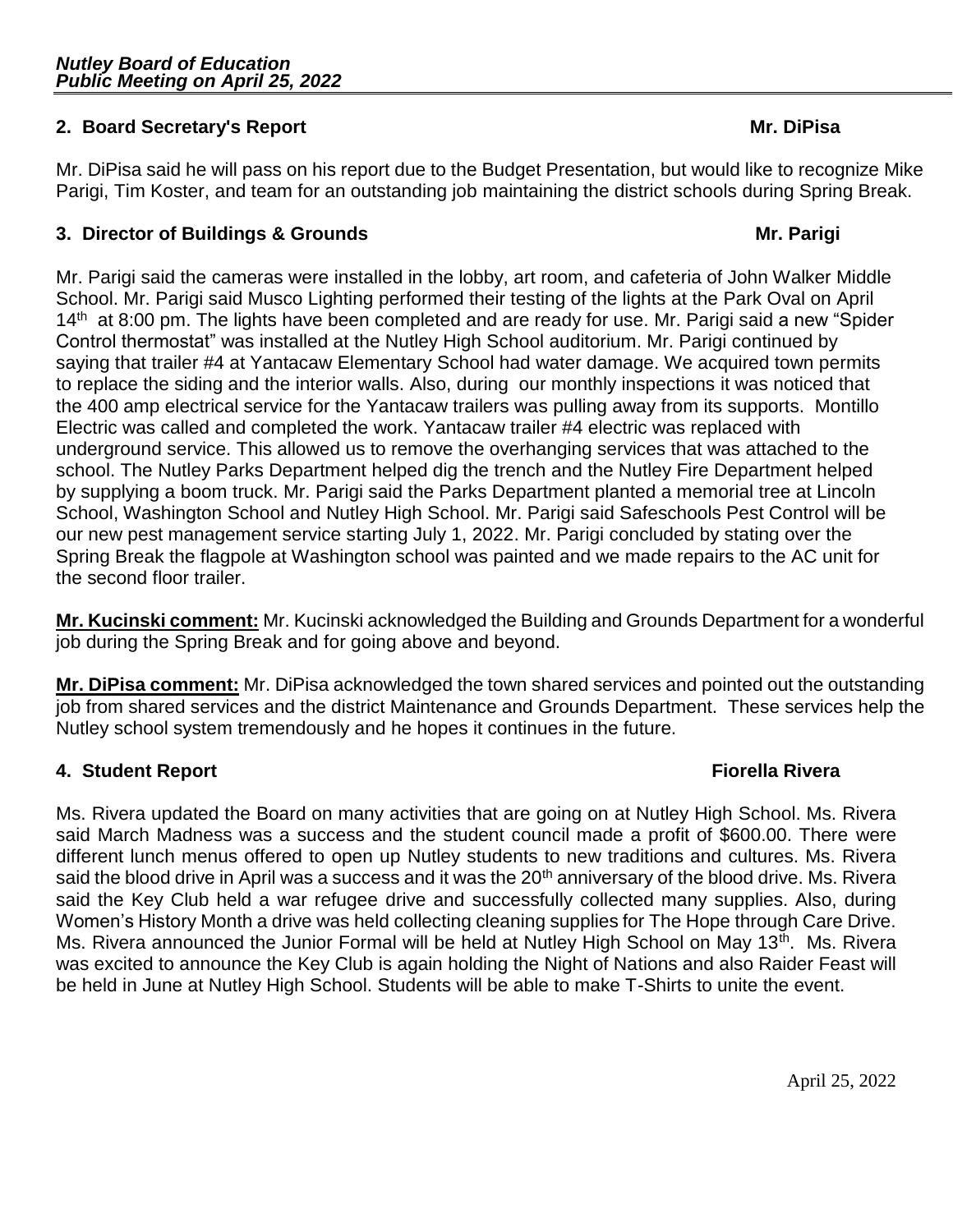## **Committee Reports**

#### **Academic Committee** – *Committee met on April 12, 2022*

Mrs. Danchak-Martin said Mrs. Loconsolo began the meeting by sharing with the committee the 5-year program review cycle and reviewing the program review process. Mrs. Benavides continued with highlighting the current program offerings, student performance and survey data. Mrs. Benavides shared the feedback from the educational consultants, and discussed findings and recommendations. The presentation will be shared with the finance committee next month, and then presented publicly at the May meeting. Mrs. Danchak-Martin said Mrs. Jessica Nolasco (5th grade Lincoln School teacher) and Mr. Michael Guerreri (NHS - English teacher) joined the committee to share progress the Local Professional Development Committee has made in supporting this year's goals through professional development. They also shared a climate survey that will be utilized to assess the needs of each building as the district prepares to set goals for the 2022-23 school year. Mrs. Danchak-Martin said Mr. Bania provided an update on the Yantacaw Secure entrance project, including a timeline and update on the concrete for the outdoor classroom. Mr. Bania also shared the EAN sidebar agreement and reviewed Mr. DiPisa's summary of the budget conversation. Mrs. Danchak-Martin said Mrs. Loconsolo reviewed the resource Boomerland that will support AP world language students in target language acquisition and conversation. Mrs. Loconsolo also reviewed the 2020 changes to the elementary and secondary health based standards, providing examples for the committee as to the resources and strategies that are being piloted this year. These new standards take effect in the Fall of 2022. In addition, Mrs. Loconsolo reviewed the policy and opt out process for parents that wish to remove their children from specific units. Mrs. Danchak-Martin said Mr. Bania discussed the presented job description for the Coordinator of Physical Education, Health and Wellness. This position will be funded by ARP\_ESSER funds, and will support the implementation of social and emotional curriculum throughout the district. Mr. Bania also reviewed the field trips and professional development requests. Mrs. Danchak-Martin concluded by stating the next meeting of the academic committee is to be determined.

## **Administration Committee –** *Committee met on April 14, 2022*

Mr. Reilly said Mr. Bania reviewed the timeline regarding the Yantacaw secure entrance and outdoor classroom with the committee. The committee also reviewed the EAN sidebar agreement. Mr. Bania also shared an administrative job description with the committee. Mr. Reilly said Dr. Glazer and Mr. Bania provided an update to the development of the 2022-23 budget. Mr. Reilly said Dr. Glazer discussed results from the internal surveys on the re-registration, performance goals processes. Mr. Bania discussed the ongoing survey that the high school is completing with the US Census Bureau. Mr. Bania also reviewed the 2022-23 substitute rate recommendation. Mr. Reilly concluded by stating the next meeting of the administrative committee is TBD.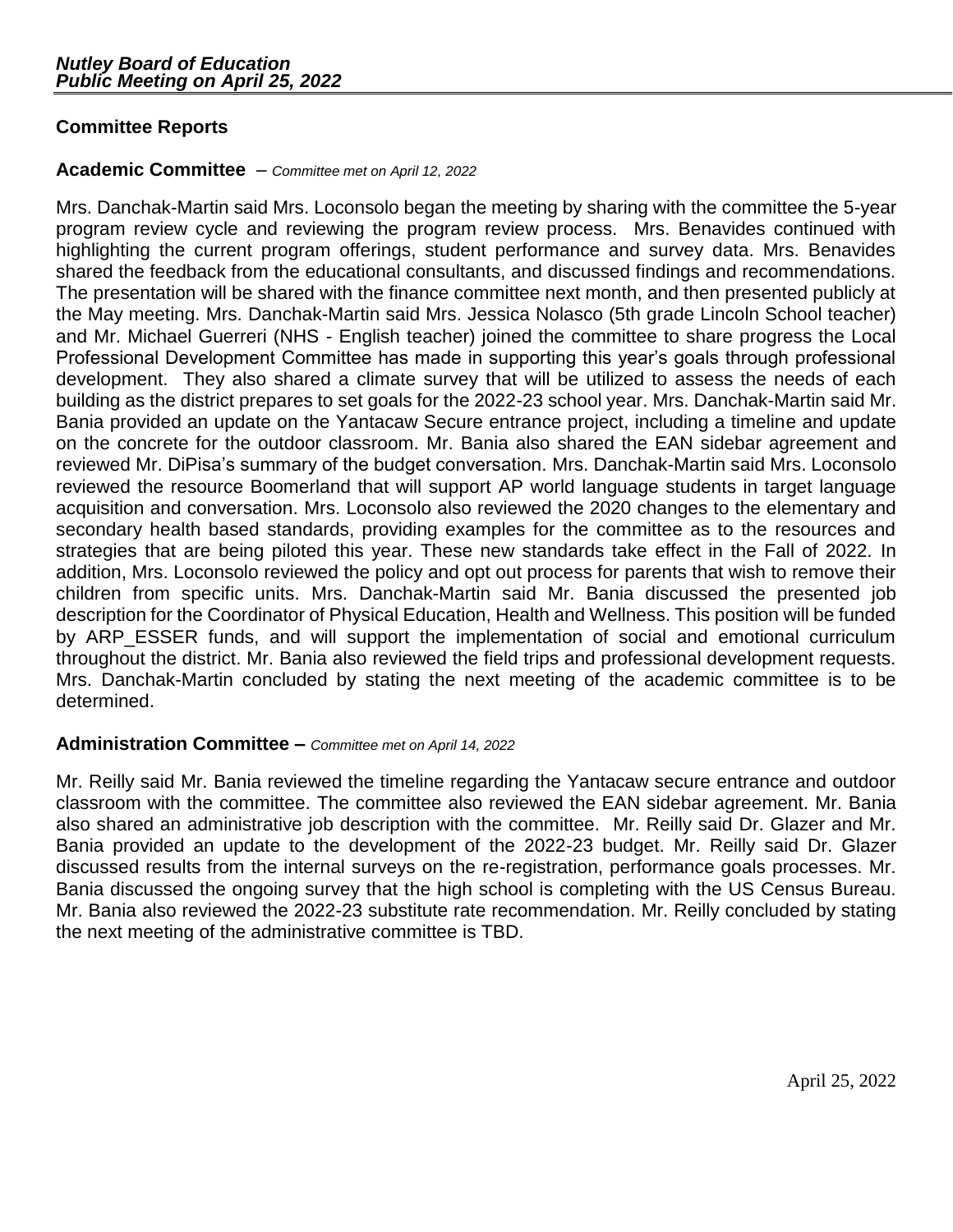#### **Finance Committee –** *Committee met on April 11, 2022*

Mr. Ferraro said the Finance Committee met on April 11, 2022. Alexis Goldman from Solutions Architects reviewed the NHS Media Center project, the Yantacaw Secure Entrance jobsite meeting, and the scheduling of the patio concrete pour at Yantacaw School. Mr. Ferraro stated after our committee meeting it was confirmed the Yantacaw jobsite meeting is scheduled for April 27, 2022 at 3pm and the Yantacaw patio concrete pour will be scheduled for April 21, 2022. Mr. Ferraro said the committee also discussed the tree planting for the Oval with Alexis Goldman, it will take place prior to the end of May 2022. Mr. Ferraro said Mr. DiPisa presented an option for a 1% decrease in the tax levy for the 2022-2023 budgets. The committee discussed the impacts and put forward the 1% proposal for the full Board to review in committees. Mr. Ferraro said Mr. Bania discussed the EAN sidebar agreement to be placed on the April 25, 2022 agenda for approval and also discussed the proposal for a Coordinator of Health & Wellness for the 2022-2023 school year. Mr. Ferraro said Mr. Parigi and Mr. Koster updated the committee on various projects and work completed over the past month. Mr. Parigi also recommended the proposal from AME, Inc. for HVAC controls for Spring Garden Elementary School. Mr. Ferraro concluded by stating the committee discussed having finance committee meetings at 9am moving forward.

## **Hearing of Citizens**

We now come to the portion of our meeting where we allow members of the public to address the board. In this section we allow questions or comments on reports, resolutions, and all school – related matters.

Our Board regulations (#0167) allot 20 minutes for these communications. Each person shall be limited to three minutes and we ask you to try to stay within this requirement. Speakers may speak more than once only after all others wishing to speak on a topic have been heard.

All statements will be directed to me as the chairperson and no one may address board members individually.

Please be reminded that if your statement is: Too lengthy, abusive, obscene, irrelevant or redundant, your participation may be terminated.

Please remember to state your name and address each and every time you address the board. Does anyone have any questions?

**There were comments from the public regarding the Linkage agreement (Finance resolution #12) and sex education for K-3 students. These questions / concerns were answered by Mr. Carnicella, Mr. Bania and Mrs. Loconsolo.**

## *ACADEMIC - Resolution 1-2*

Trustee Danchak-Martin moved and Trustee Kucinski seconded a motion that the Board approve Academic Resolutions 1-2 as follows:

Upon a roll call vote, Academic Resolutions 1-2 were unanimously approved.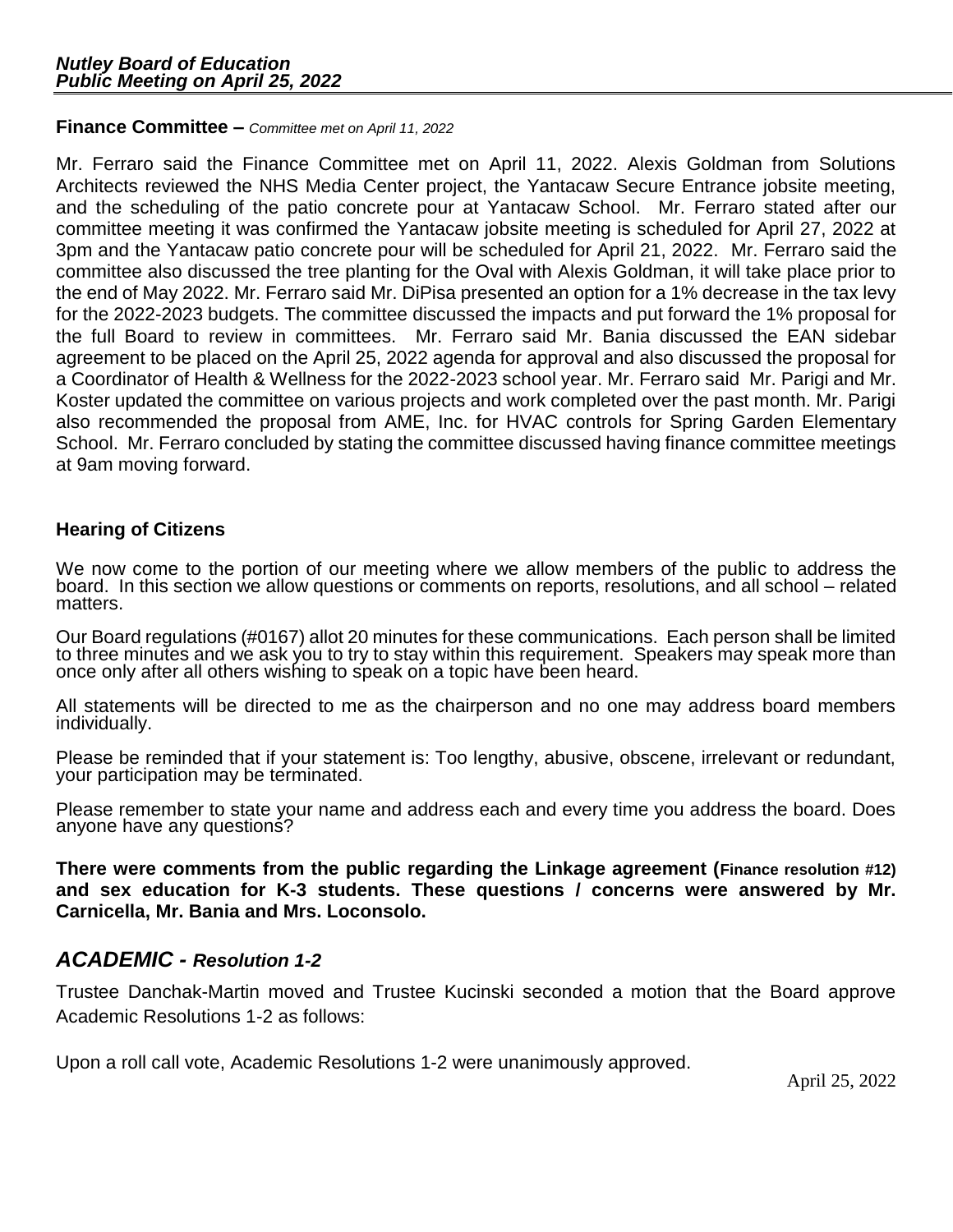# **1. APPROVAL OF FIELD TRIPS**

BE IT RESOLVED that the Board of Education approve the field trip list and all expenses as follows, *in* accordance with Policy 2340 Field Trips:

| <b>SCHOOL</b>             | <b>TEACHER/PROGRAM</b>           | <b>DATE</b>                              | <b>LOCATION</b>                                                 |
|---------------------------|----------------------------------|------------------------------------------|-----------------------------------------------------------------|
|                           |                                  | 4/22/22-4/27/22<br>for<br>Prev. approved |                                                                 |
| <b>Nutley High School</b> | Ms. McNish, Ms. Trudy (DECA)     | diff. date.                              | Atlanta, Georgia                                                |
|                           | Ms. Vreeland (Gifted and         |                                          |                                                                 |
| Radcliffe School          | Talented)<br><b>Walking Trip</b> | 4/25/22, 5/2/22                          | Nutley, NJ                                                      |
|                           | Ms. Vreeland (Gifted and         |                                          |                                                                 |
| Lincoln School            | Talented)<br><b>Walking Trip</b> | 4/26/22, 5/6/22                          | Nutley, NJ                                                      |
|                           | Ms. Vreeland (Gifted and         |                                          |                                                                 |
| Washington School         | Talented)<br><b>Walking Trip</b> | 4/27/22, 5/4/22                          | Nutley, NJ                                                      |
|                           | Ms. Vreeland (Gifted and         |                                          |                                                                 |
| Spring Garden School      | Talented)<br><b>Walking Trip</b> | 4/28/22, 5/5/22                          | Nutley, NJ                                                      |
|                           | Ms. Vreeland (Gifted and         |                                          |                                                                 |
| Yantacaw School           | Talented)<br><b>Walking Trip</b> | 4/29/22, 5/3/22,                         | Nutley, NJ                                                      |
|                           |                                  |                                          | Nutley Museum, Franklin Reformed                                |
| Radcliffe School          | Ms. Strumolo                     | 5/5/22                                   | Church, Nutley, NJ                                              |
|                           |                                  | 5/14/22.5/15/22                          |                                                                 |
| <b>Nutley High School</b> | Mr. Vicchiariello (Concert Band) | Prev. approved for<br>diff. date.        | Parsippany, NJ                                                  |
|                           | Ms. Lewis (CORE)                 |                                          |                                                                 |
| <b>Nutley High School</b> | Mr. Johnson                      | 5/20/22                                  | Oval & Parks, Nutley, NJ                                        |
|                           |                                  | 5/25/22                                  |                                                                 |
| Radcliffe School          | Ms. Battaglia                    | 5/27/22 Rain date                        | Nutley Public Library, Nutley, NJ                               |
|                           | Ms. Cestaro, Ms. Hayes, Ms.      | 6/1/22                                   | Nutley Historical Museum, Rita's, Nutley,                       |
| Washington School         | Tibaldo                          | 6/8/22 Rain date                         | NJ.                                                             |
| Radcliffe School          | Ms. Napoli                       | 6/8/22                                   | Raritan Valley Community College<br>Planetarium, Branchburg, NJ |
|                           |                                  | 6/14/22                                  |                                                                 |
| Radcliffe School          | Ms. Lennon                       |                                          | Turtle Back Zoo, West Orange, NJ                                |
| Radcliffe School          | Ms. Andrews                      | 6/15/22                                  | Fairview Lake, Stillwater, NJ                                   |

## **2. APPROVAL OF PROFESSIONAL DEVELOPMENT DAYS/TRAVEL REIMBURSEMENT**

BE IT RESOLVED that the Board of Education approve the travel list and all expenses per as follows, in accordance with Policy 3240 Professional Development for Teachers and School Leaders: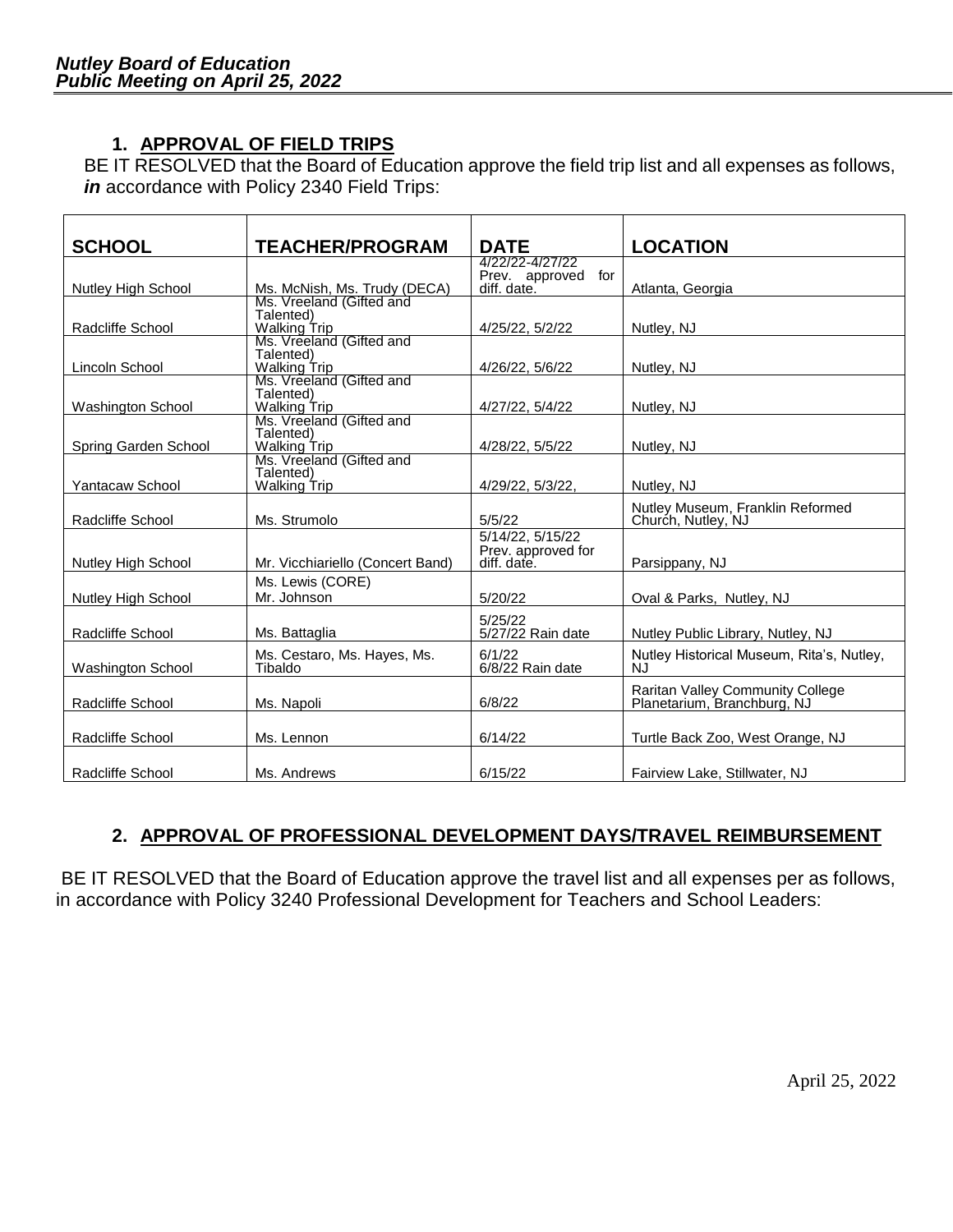| <b>EMPLOYEE/BOARD</b><br><b>MEMBER</b>                                      | <b>PROGRAM NAME</b>                                            | <b>DATE</b>                                   | <b>LOCATION</b>     | <b>COST</b>                       |
|-----------------------------------------------------------------------------|----------------------------------------------------------------|-----------------------------------------------|---------------------|-----------------------------------|
|                                                                             |                                                                |                                               |                     |                                   |
| Riley, James                                                                | Essex Co. Schools of Tech. Comp.<br>Local Needs Assessment     | 4/1/22                                        | Newark, NJ          | $$0 + travel$                     |
|                                                                             |                                                                |                                               |                     |                                   |
| Gabriele, Salvatore<br>Parness, Lauren<br>Walsh, Veronica<br>Vance, James   | Social Studies Grade Level<br>Articulation                     | 5/3/22 prev.<br>approved for a diff.<br>date. | JWMS, Nutley,<br>NJ | \$0                               |
|                                                                             |                                                                |                                               |                     |                                   |
| Guariglia, Ian<br>Rovetto, Michael<br>Stoffers, Michael<br>Tuorto, Lawrence | Social Studies Grade Level<br>Articulation                     | 5/3/22 prev.<br>approved for a diff.<br>date. | JWMS, Nutley,<br>NJ | \$0                               |
|                                                                             |                                                                |                                               |                     |                                   |
| Bania, Kent                                                                 | Multi-Tiered Systems of Support<br>Effective Practicing Summit | 5/26/22                                       | Monroe, NJ          | \$150.00/registration +<br>travel |
| Polanco, Belgica                                                            | 2022 NJASBO Annual Conference                                  | 6/7/22-6/10/22                                | Atlantic City, NJ   | \$275.00/registration +<br>travel |
|                                                                             |                                                                |                                               |                     |                                   |
| Cappello, Joseph                                                            | Legal One HIB Law: Year in Review                              | 6/15/22                                       | Virtual             | \$150.00/registration             |

# *ADMINISTRATION - Resolution 1-4*

Trustee Reilly moved and Trustee Ferraro seconded a motion that the Board approve Administration Resolutions 1-4 as follows:

Upon a roll call vote, Administration resolutions 1-4 were unanimously approved.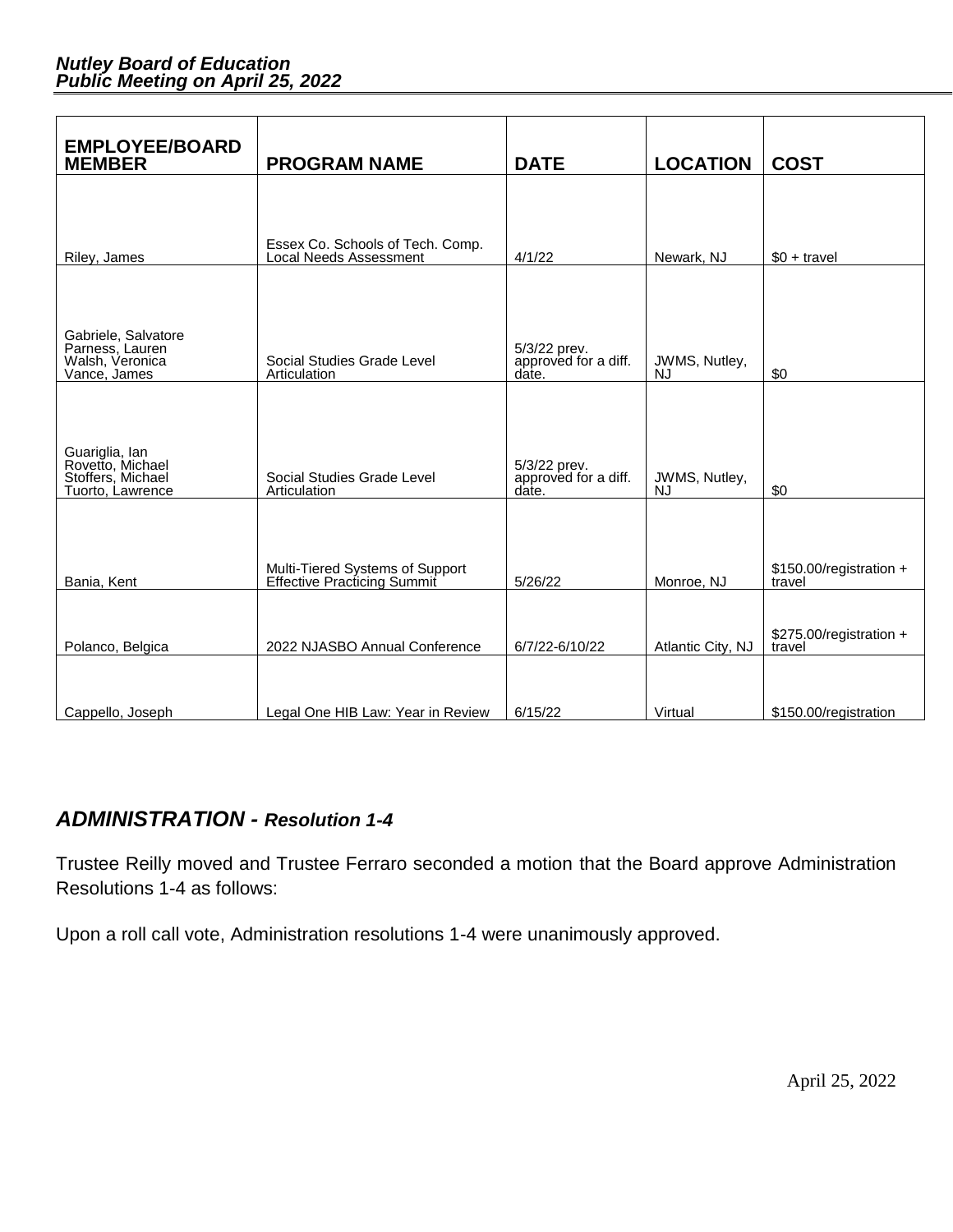# **1. APPROVAL OF HARASSMENT, INTIMIDATION & BULLYING (Second Reading)**

BE IT RESOLVED that the Board of Education affirm the Superintendent of Schools' recommendation for disciplinary consequences and/or remedial actions as required by the State of New Jersey under the Anti-Bullying Rights for the following reports:

> 2022-3-4 HIB Report to the Board 2022-3-11 HIB Report to the Board 2022-3-18 HIB Report to the Board

## **2. APPROVAL OF HARASSMENT, INTIMIDATION & BULLYING (First Reading)**

BE IT RESOLVED that the Superintendent of Schools' has reported to the Board of Education the results of the HIB investigation report(s) listed below. Parents of involved students' offenders and targets/victims shall be provided with information about the investigation in writing within five school days after the results of the investigations are reported to the Board of Education.

> 2022-3-25 HIB Report to the Board 2022-4-1 HIB Report to the Board 2022-4-8 HIB Report to the Board 2022-4-14 HIB Report to the Board

## **3. APPROVAL OF SUBSTITUTE PAY SCALE ADJUSTEMENT– 2022-2023**

| <b>Qualifications</b>                            | Rate                                                                              |
|--------------------------------------------------|-----------------------------------------------------------------------------------|
| <b>Substitute with Substitute</b><br>Certificate | \$100 for the 1st five days*<br>\$115 for the next five days*<br>\$130 thereafter |
| <b>Substitute with Teacher</b>                   | \$130 for the 1st five days*                                                      |
| Certification                                    | \$160 thereafter                                                                  |
| Substitute in High-Needs Class                   | \$150 for the 1st five days*                                                      |
| Setting (ABA)                                    | \$175 thereafter                                                                  |

\*In any one year.

## **4. APPROVAL OF JOB DESCRIPTION FOR COORDINATOR OF PHYSICAL EDUCATION, HEALTH & WELLNESS**

 BE IT RESOLVED that the Board of Education accepts and approves the Job Description for Coordinator of Physical Education, Health & Wellness.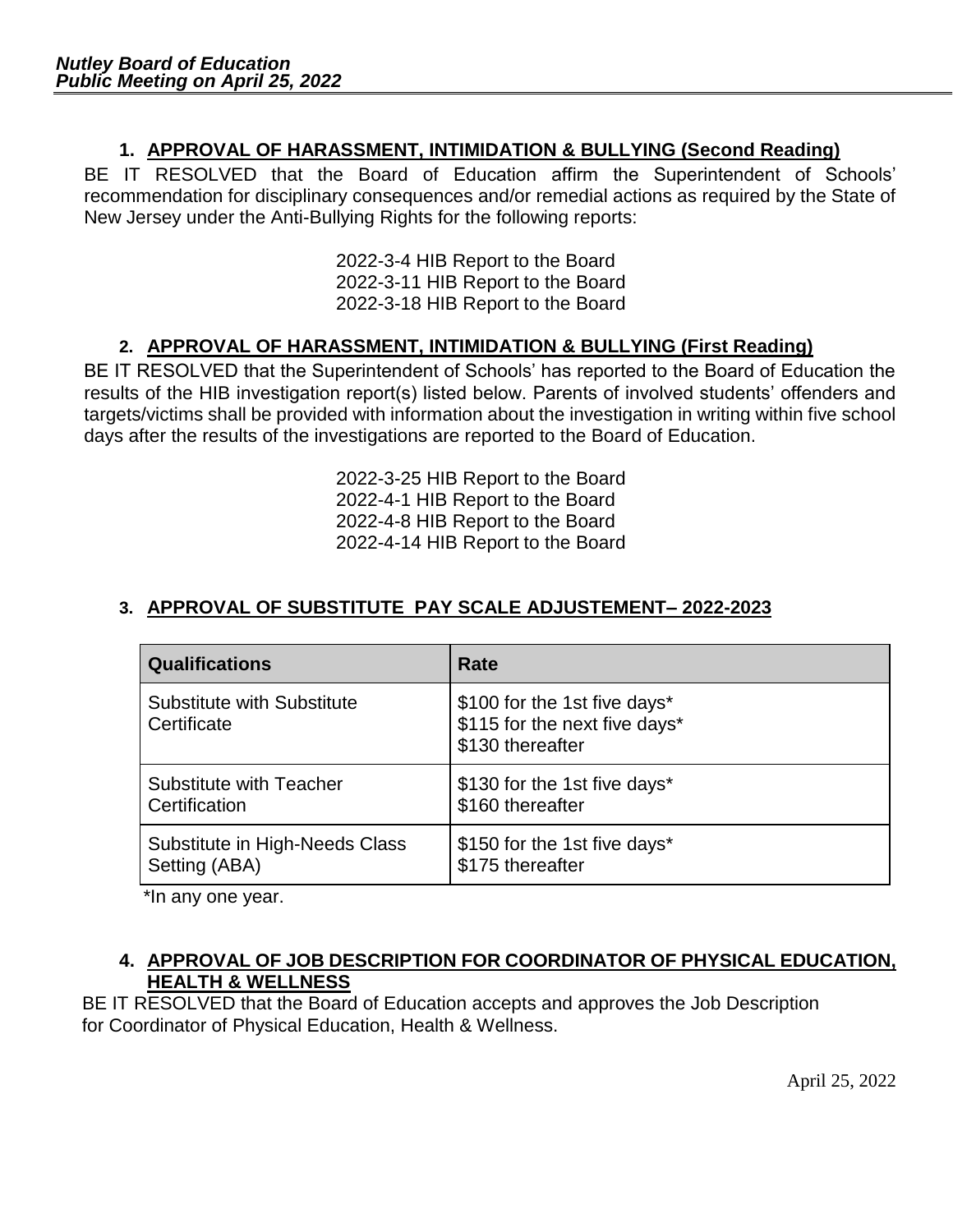## *FINANCE - Resolutions 1-20*

Trustee Ferraro moved and Trustee DeMaio seconded a motion that the Board approve Finance Resolutions 1-20 as follows:

Upon a roll call vote, Trustee Ferraro and Trustee DeMaio abstained from Resolution #14 and Finance Resolutions 1-20 were approved.

## **1. APPROVAL OF 2022-2023 BUDGET**

BE IT RESOLVED that the Board of Education approves the budget for the 2022-2023 school year.

| <b>General Fund</b>         | \$73,711,714 |
|-----------------------------|--------------|
| <b>Special Revenue Fund</b> | 4,579,806    |
| Debt Service Fund           | 3,451,276    |
| <b>Total Budget</b>         | \$81,742,796 |

Of which the following amount shall be raised by local tax levy:

| <b>General Fund Tax Levy</b> | \$60,996,246 |
|------------------------------|--------------|
| Debt Service Tax Levy        | 2,627,423    |
| <b>Total Tax Levy</b>        | \$63,623,669 |

BE IT FURTHER RESOLVED the complete budget for 2022-2023 was advertised in Tap into Nutley on April 18, 2022, is on file in the Business Administrator's Office and posted on the district website.

## **2. SECRETARY & TREASURER'S REPORT- MARCH 2022**

BE IT RESOLVED that the Board of Education approve the acknowledgement and acceptance of the reports of the Board Secretary (Appendix A) and Treasurer of School Monies (Appendix B) for the period ending March 31, 2022.

## **3. CERTIFICATION OF MAJOR ACCOUNT FUND STATUS - MARCH 2022**

BE IT RESOLVED that pursuant to NJAC 6A:23-2.11(c) 4, the Nutley Board of Education certifies that as of March 31, 2022 after review of the Secretary's monthly financial report (Appropriations section) and upon consultation with the appropriate district officials, to the best of its knowledge no major account or fund has been over-expended in violation of NJAC 6A:23-2.11(b) and that sufficient funds are available to meet the district's financial obligations for the remainder of the fiscal year. (Major funds are General Fund, Capital Projects and Debt Service.)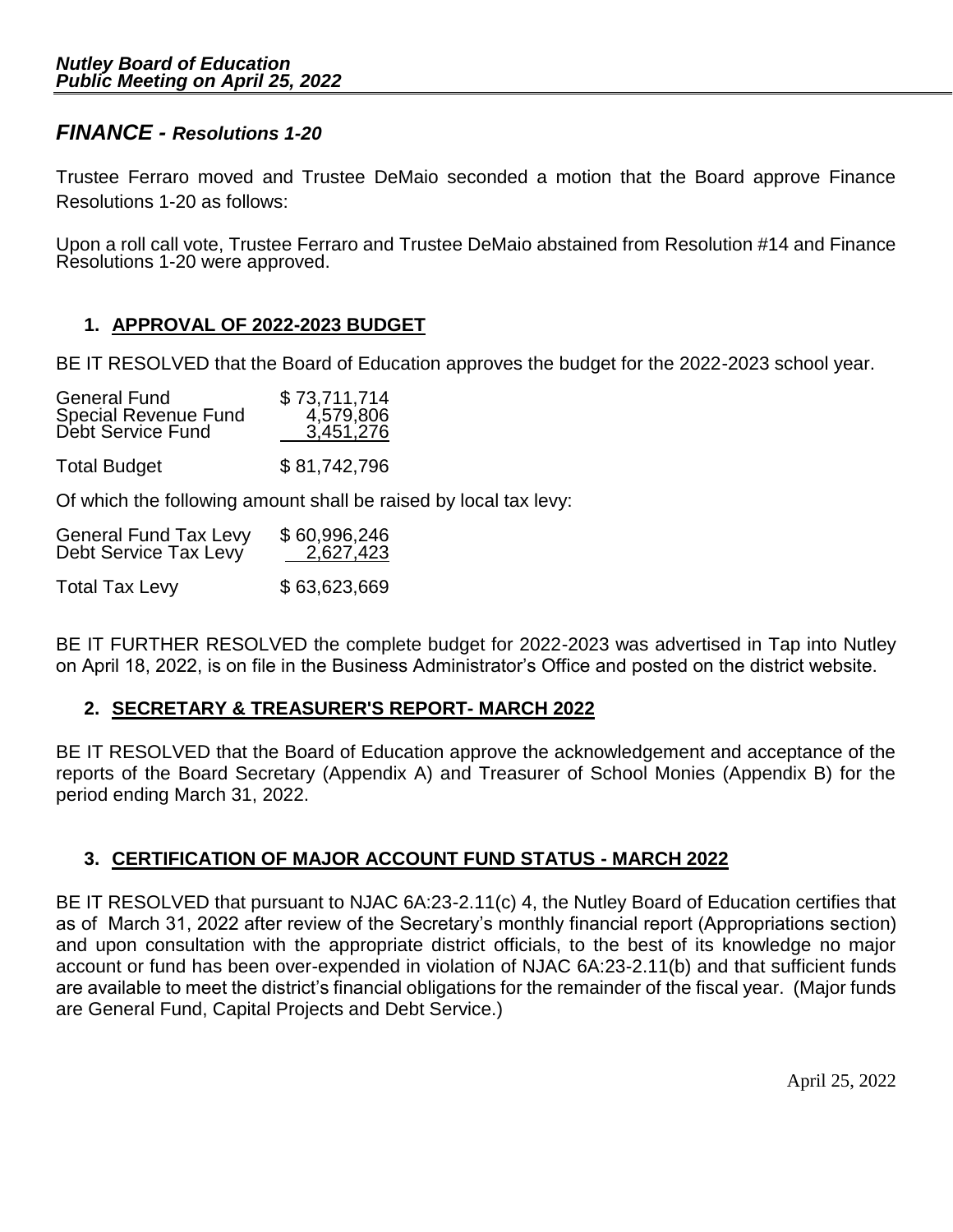# **4. BILLS AND MANDATORY PAYMENTS - MARCH 2022**

BE IT RESOLVED that the Board of Education approves the payment of bills and mandatory payments dated March 28, 2022 in the total amount of \$ 219,763.43 (Appendix C).

## **5. BILLS AND MANDATORY PAYMENTS - APRIL 2022**

BE IT RESOLVED that the Board of Education approves the payment of bills and mandatory payments dated April 25, 2022 in the total amount of \$ 8,683,024.92 (Appendix C).

## **6. REQUESTS FOR USE OF SCHOOL BUILDINGS AND GROUNDS – 2021-2022**

BE IT RESOLVED that the Board of Education approves the requests for the use of school buildings and grounds, that conform to the rules and regulations set by the Board of Education as follows:

| <b>REQUESTS</b>                                                              | <b>PURPOSE OF USE</b>                                    | <b>FACILITIES</b>                               | <b>DATE</b>                                | <b>TIME</b>                                              | <b>FEES</b>                               | NO. OF<br><b>EVENTS</b> |
|------------------------------------------------------------------------------|----------------------------------------------------------|-------------------------------------------------|--------------------------------------------|----------------------------------------------------------|-------------------------------------------|-------------------------|
| Angela Melchionne<br><b>Girl Scout Troop</b><br>20052                        | <b>Girl Scout Meetings</b>                               | <b>NHS Classroom</b><br>A127                    | 5/4/22, 5/18/22,<br>6/1/22, 6/15/22        | 5:30 pm-6:30 pm                                          | Facilities:<br>None<br>Custodian:<br>None | $\overline{a}$          |
| Kim DeLanzo<br>Spring Garden PTO                                             | Spring Garden School<br>6th Grade Car Wash<br>Fundraiser | Spring Garden<br>School Blacktop                | $\frac{1}{5}/14/22$                        | 9:00 am-3:00 pm                                          | Facilities:<br>None<br>Custodian:<br>None | $\mathbf{1}$            |
| <b>Janine Esteves</b><br>Nutley PT Council                                   | <b>PT Council Meeting</b>                                | <b>NHS Principal's</b><br>Conference Room       | 5/24/22<br>7:00 PM-9:00 pm<br>None<br>None |                                                          | Facilities:<br>Custodian:                 | $\mathbf{1}$            |
| Vincent Vicchiariello<br>Nutley High School                                  | <b>NHS Art Show</b>                                      | <b>NHS Auxiliary Gym</b>                        | 5/24/22 (Set Up)<br>5/25/22 (Show)         | 8:00 am-8:00 pm<br>(Set Up)<br>6:00 pm-8:00 pm<br>(Show) | Facilities:<br>None<br>Custodian:<br>None | $\mathbf{1}$            |
| Ken Reilly<br>NHS Class of 2024                                              | NHS Class of 2024 Car<br>Wash Fundraiser                 | NHS (New Street<br>Side)                        | 6/5/22                                     | 9:00 am-12:00<br>pm                                      | Facilities:<br>None<br>Custodian:<br>None | $\mathbf{1}$            |
| Jessica Juliano-<br>Eastman Spring<br>Garden School PTO                      | Spring Garden School<br><b>Strawberry Festival</b>       | Spring Garden<br>School Field &<br>Blacktop     | 6/10/22                                    | 4:00 pm-11:00<br>pm                                      | Facilities:<br>None<br>Custodian:<br>None | $\mathbf{1}$            |
| Melissa Petrillo<br><b>NHS Student</b><br>Council                            | <b>NHS Night of Nations</b>                              | <b>NHS Senior</b><br>Courtyard                  | 6/16/22 (Rain Date<br>6/17/22              | 3:00 pm-7:00 pm                                          | Facilities:<br>None<br>Custodian:<br>None | $\mathbf{1}$            |
| Vincent Vicchiariello<br><b>Nutley Music</b><br><b>Boosters</b>              | Summer Music Program                                     | NHS Auditorium.<br>Classrooms 100,<br>102 & 104 | $6/27/22 - 8/5/22$                         | 8:00 am-4:00 pm                                          | Facilities:<br>None<br>Custodian:<br>None | 29                      |
| <b>Total Use of</b><br>Property<br><b>Represented By</b><br><b>The Above</b> |                                                          |                                                 |                                            |                                                          |                                           | 39                      |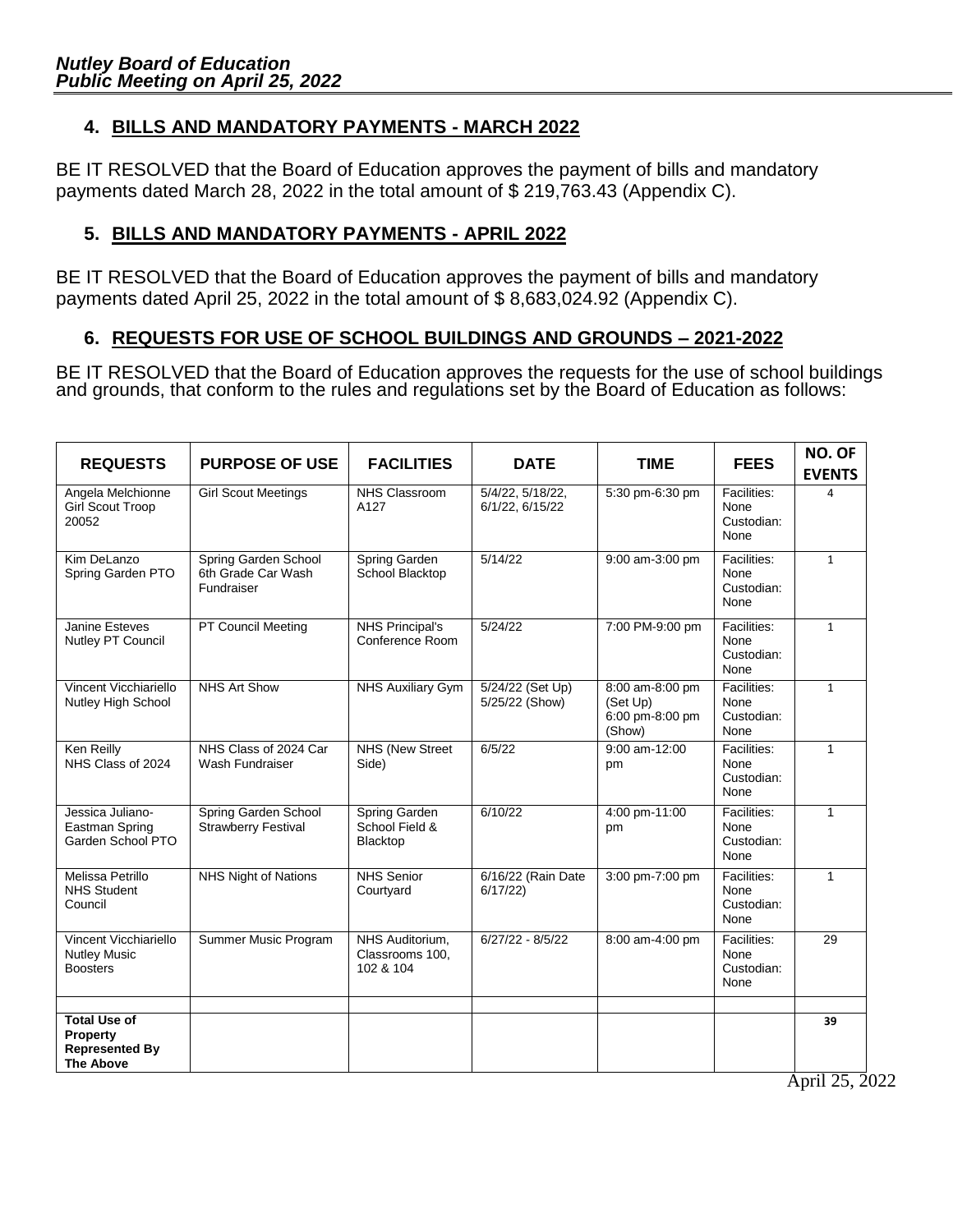## **7. PEPPM National Contract Program – Amazon.com Services LLC – July 1, 2022 through June 30, 2023**

**BE IT RESOLVED BY** Nutley School District that the Board, upon recommendation of the Superintendent of Schools, approves the following resolution:

**WHEREAS,** the Nutley School District, pursuant to P.L.2011.c.139; N.J.S.A 18A:18A-et.seq. and N.J.A.C. 5:34-7.29(c) and per Local Finance Notice No. LFN 2011- 35, may by resolution and without advertising for bids, purchase any goods under the PEPPM National Contract Program for any national and/or regional cooperative entered into behalf of the State by the Division of Purchase and Property in the Department of the Treasury; and

**WHEREAS,** the Nutley School District may enter into contracts with the referenced PEPPM National Contract Program Vendors through this resolution and properly executed contracts, which shall be subject to all the conditions applicable to the current PEPPM National Contract Program; **NOW, THEREFORE, BE IT RESOLVED,** that the Nutley School District does hereby authorize the district purchasing agent to become a member of the PEPPM consortium, at no cost to the Board.

## **8. SPECIAL CLASS PLACEMENT – Educationally Disabled Students – 2021-2022**

BE IT RESOLVED that the Board of Education hereby authorizes the Superintendent of Schools to assign classified handicapped children to educational programs according to how they can best achieve success in learning in accordance with the rules and regulations pursuant to Title 18A, Chapter 46, NJ Statutes, and Title 6 Chapter 28, NJ Administrative Code, and

BE IT FURTHER RESOLVED, that the Board of Education authorizes the attendance of Nutley students at the special education classes for the 2021-2022 school year.

## **ADD:**

| <b>SCHOOL</b> | <b>AMOUNT</b> | <b>NUMBER OF STUENTS</b> |
|---------------|---------------|--------------------------|
| <b>BCSS</b>   | \$62,640      |                          |

## **9. APPROVAL OF SERVICE AGREEMENT - THE ARC OF NEW JERSEY–2022-2023**

BE IT RESOLVED that the Nutley Board of Education approves an agreement with The Arc of New Jersey to provide transitional educational classes for students of Nutley High School for the 2022-2023 school year.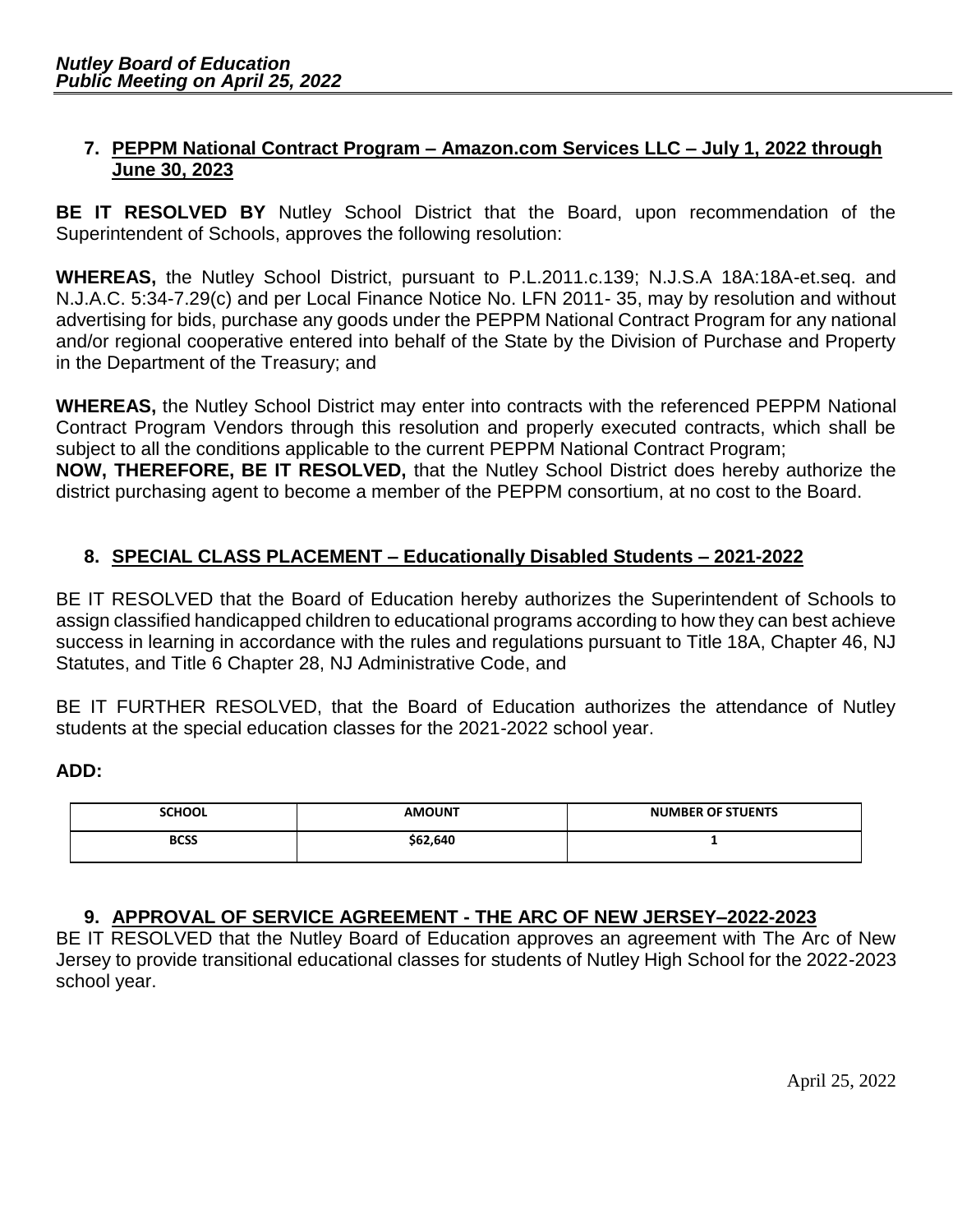## **10.APPROVAL OF SERVICE AGREEMENT – WILSON LANGUAGE TRAINING PROFESSIONAL LEARING SERVICE AGREEMENT – 2022-2023**

BE IT RESOLVED that the Nutley Board of Education approves an agreement with Wilson Language Training Corporation to provide professional language training to the Nutley School District during the 2022-2023 school year at a fee of \$25,722.60, paid through ARP ESSER funds.

# **11.TRANSPORTATION SERVICES AGREEMENT – HOPATCONG BOROUGH BOARD OF EDUCATION (SUSSEX COUNTY REGIONAL COOPERATIVE) 2022-2023**

BE IT RESOLVED that the Nutley Board of Education approves the Secretary to be authorized to enter into transportation agreements with the Hopatcong Borough Board of Education (Sussex County Regional Cooperative) for transportation of Special Education students for the 2022-2023 school year. The agreement will provide coordinated transportation services between the Hopatcong Borough Board of Education and any joining districts.

BE IT FURTHER RESOLVED that any agreements be presented for ratification at the next succeeding meeting of the Board of Education.

# **12.LINKAGE AGREEMENT – THE SOUTH BERGEN JOINTURE COMMISSION – 2022-2023**

THIS AGREEMENT, made this 12th day of April, 2022, between the Nutley Board of Education, with an address of 315 Franklin Ave, Nutley NJ 07110 ("The Board"), and the South Bergen Jointure Commission, with an address of 500 Route 17 South, Suite 307, Hasbrouck Heights, New Jersey 07604 ("SBJC") is for the 2022-2023 School year beginning September 1, 2022 and ending June 30, 2023.

WHEREAS, the Board desires to provide the SBJC with the facilities, classroom and mainstreaming necessary for the provision of full day special education instructional services for the Board; and

WHEREAS, the SBJC desires to receive compensation for the administration of the Educational Program to the Board; and

THEREFORE, in consideration of the mutual covenant herein contained, and for other good and valuable consideration, the receipt and sufficiency of which is hereby acknowledged, the Board and SBJC agree as follows:

1. The Board agrees to provide the SBJC with one (1) full size classroom at the Nutley HS school facility to be used for the provision of full day special education instructional services for one BD Disability Program for the Board. The Board shall retain sole discretion in deciding which room will be designated for use by the SBJC.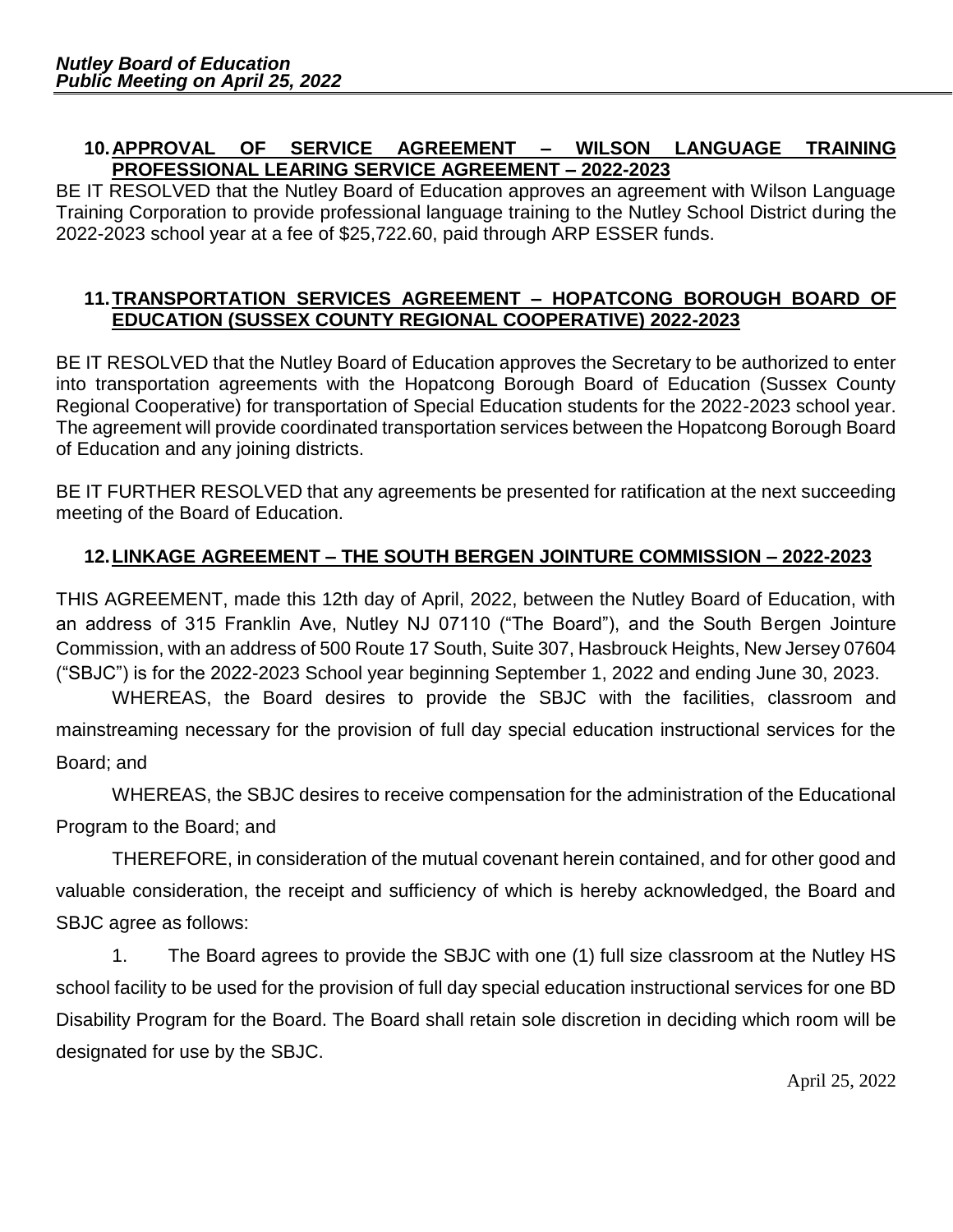2. The Board agrees to provide the SBJC with instructional space for the provision of related services such as occupational therapy, physical therapy and speech therapy.

3. The Board agrees to provide the SBJC with custodial services, including providing reasonable facility supplies.

4. The Board agrees to provide supervision for the SBJC related to the provision of full day education instructional services in the absence of an on-site principal from the SBJC.

5. The Board agrees to provide the SBJC with nursing services and screenings for the students as allowed under Title 18A and other applicable provisions of New Jersey law, which includes distribution of medication for the BD Program students as allowed by law.

6. The Board agrees to include all students in health and physical education classes contingent upon space and availability.

7. The Board agrees to include all students in Music and Art classes contingent upon space and availability.

8. The Board agrees to mainstream all students into academic classes at the location when appropriate. The decision to mainstream students shall be agreed upon by the Board's Child Study Team, (b) the participating teachers, (c) the Superintendent of the Nutley School District, and (d) shall be contingent upon space and availability in each classroom.

9. The Board agrees to invite the SBJC to participate in the following activities at their locations: (a) field trips; (b) special projects (c) PTO activities and (d) assemblies.

10. The Board agrees to include the students in technology classes contingent upon space and availability, and to provide consulting services, when appropriate.

11. The Board agrees to provide storage space and meeting space, depending upon availability.

12. The SBJC agrees to provide the following staffing for the program:

One teacher, Two Paraprofessionals, Behaviorist (.5 day), Counselor (.5 day), Physical Therapist (.5 day), Speech Therapist (.5 day), Occupational Therapist (.5 day), Yoga/Mindfulness Instructor (.25 day). Any additional staffing over these proposed amounts will be billed as needed. The SBJC will also provide the furniture, technology and program materials as needed for the program.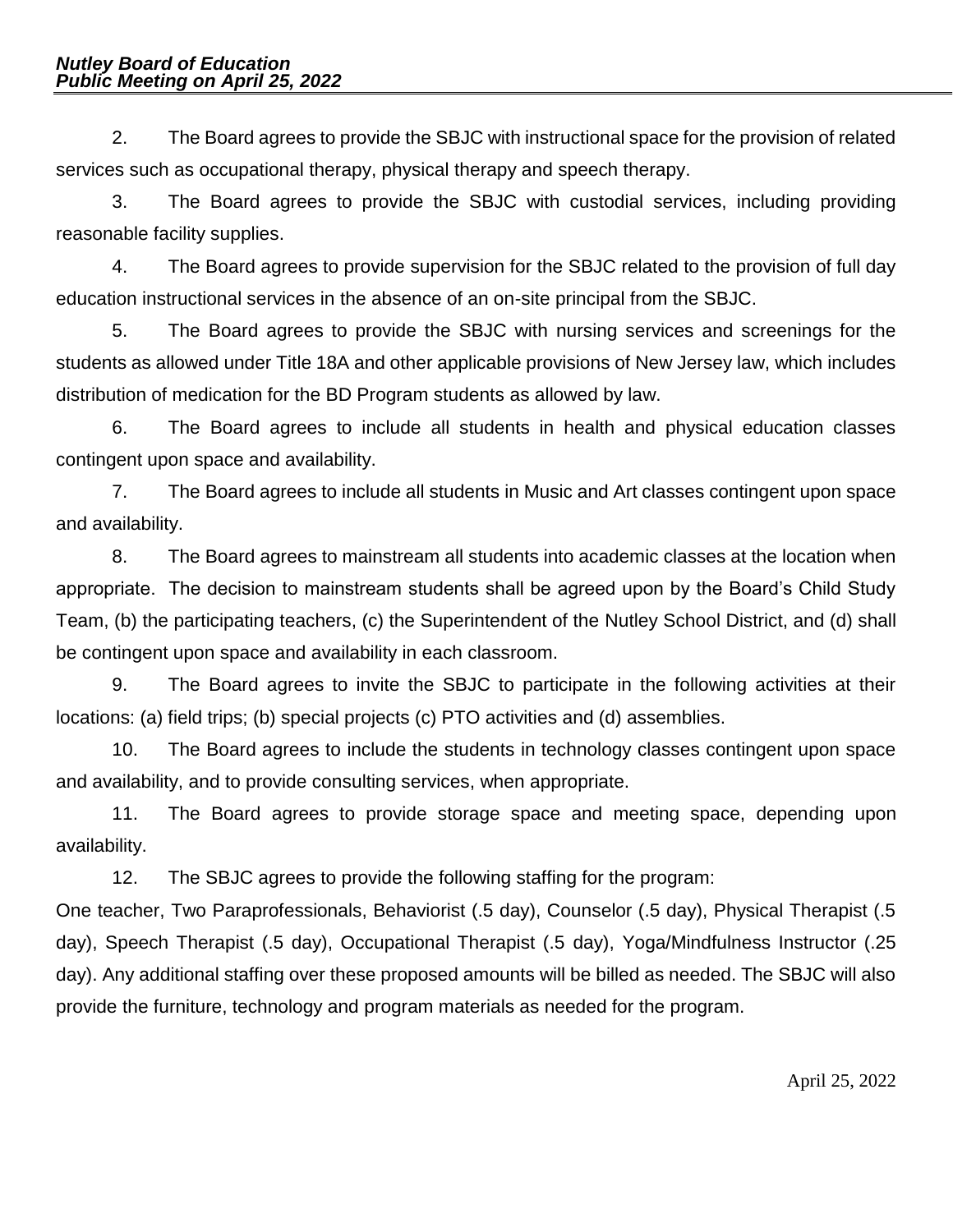13. The Board agrees to remit payment to the SBJC in an aggregate amount of \$338,100 which will represent payment in full for the term of the 2022-2023 school year. Payment shall be made in ten (10) equal monthly installments of \$33,810 to be billed and payable from September 2022 – June 2023.

14. The Board agrees to be responsible for payment of all utilities, including water and heat.

15. The Board agrees to provide lunch preparation and distribution services to the Nutley program students.

16. The SBJC agrees to provide all staffing for the Educational Program for the Board. The Board agrees not to solicit for hire the employees of the SBJC for a minimum of two years after the termination of this agreement.

17. The Board agrees to include SBJC staff in the Board's staff meetings, workshops, and inservice training programs.

18. A committee consisting of members of the SBJC staff, the Board's staff, and Child Study Team shall meet on a regular basis for the following: (a) to maintain consistent communication between the Nutley School District and SBJC; (b) to ensure implementation of this contract; and (c) to address on-going concerns between the SBJC and the Nutley School District.

19. SBJC shall hold the Board harmless and indemnify the Board with respect to the acts and/or omissions of acts of SBJC staff providing services during the regular course of their responsibilities in accordance with this Agreement. The indemnification obligation to hold the Board harmless shall survive the termination of this Agreement.

20. The Board shall hold the SBJC harmless and indemnify the Board with respect to the acts and/or omissions of acts of the Board staff providing services during the regular course of their responsibilities in accordance with this Agreement. The indemnification obligation to hold the SBJC harmless shall survive the termination of this Agreement.

21. This Agreement contains the entire Agreement and understanding between the parties and constitutes a full and final agreement in any and all issues relating to this matter.

22. This Agreement shall be governed by the laws of the State of New Jersey.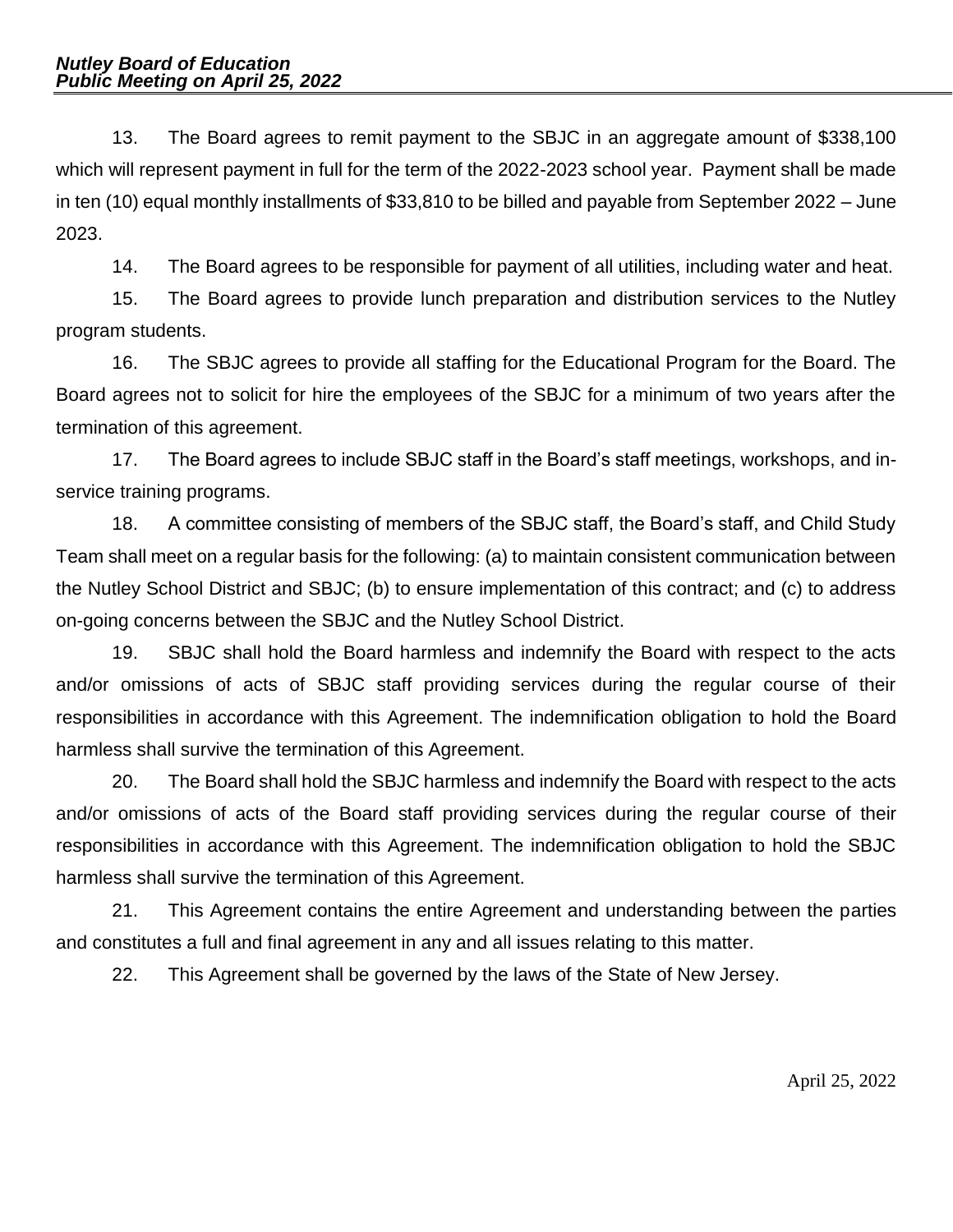23. If, during the term of this Agreement, a specific clause of the Agreement is determined to be illegal or in violation of any Federal or State law, the remainder of the Agreement shall not be affected by such a ruling and shall remain in full force and effect.

24. The Parties shall be bound by the terms and conditions of this Agreement, finding it to be in the best interests of the public, consistent with public policy, fair and equitable under all circumstances surrounding this matter.

25. The terms and conditions of this Agreement are subject to the ratification and approval by the Board of Education of the Borough of Nutley.

26. The parties have entered into this Agreement freely and voluntarily with a full understanding of their rights and the contents of this Agreement.

27. This Agreement may not be altered, amended or modified except in writing, signed and duly authorized by all parties.

IN WITNESS WHEREOF, the parties hereunder set their hands and seals to this Agreement effective on the 25<sup>th</sup> day of April, 2022.

# **13.SUBURBAN METRO JOINT INSURANCE FUND – July 1, 2022 through July 1, 2025**

WHEREAS, the Suburban Metro Joint Insurance Fund (hereinafter the Fund) is a duly chartered Municipal Insurance Fund as authorized by NJSA 40A:10-36 et seq., and;

WHEREAS, the Nutley Board of Education is currently a member of said Fund, and;

WHEREAS, effective July 1, 2022 said membership will expire unless earlier renewed, and;

WHEREAS, the Governing Body of the Nutley Board of Education has resolved to renew said membership;

NOW THEREFORE, it is agreed as follows:

1. The Nutley Board of Education hereby renews its membership in the Suburban Metro Joint Insurance Fund for a three (3) year period, beginning July 1, 2022 and ending July 1, 2025\*. (\*12:01 AM)

2. The Nutley Board of Education hereby ratifies and reaffirms the Indemnity and Trust Agreement, Bylaws and other organizational and operational documents of the Suburban Metro Joint Insurance Fund as from time to time amended and altered by the Department of Insurance in accordance with the applicable statutes and administrative regulations as if each and every one of said documents were re-executed contemporaneously herewith.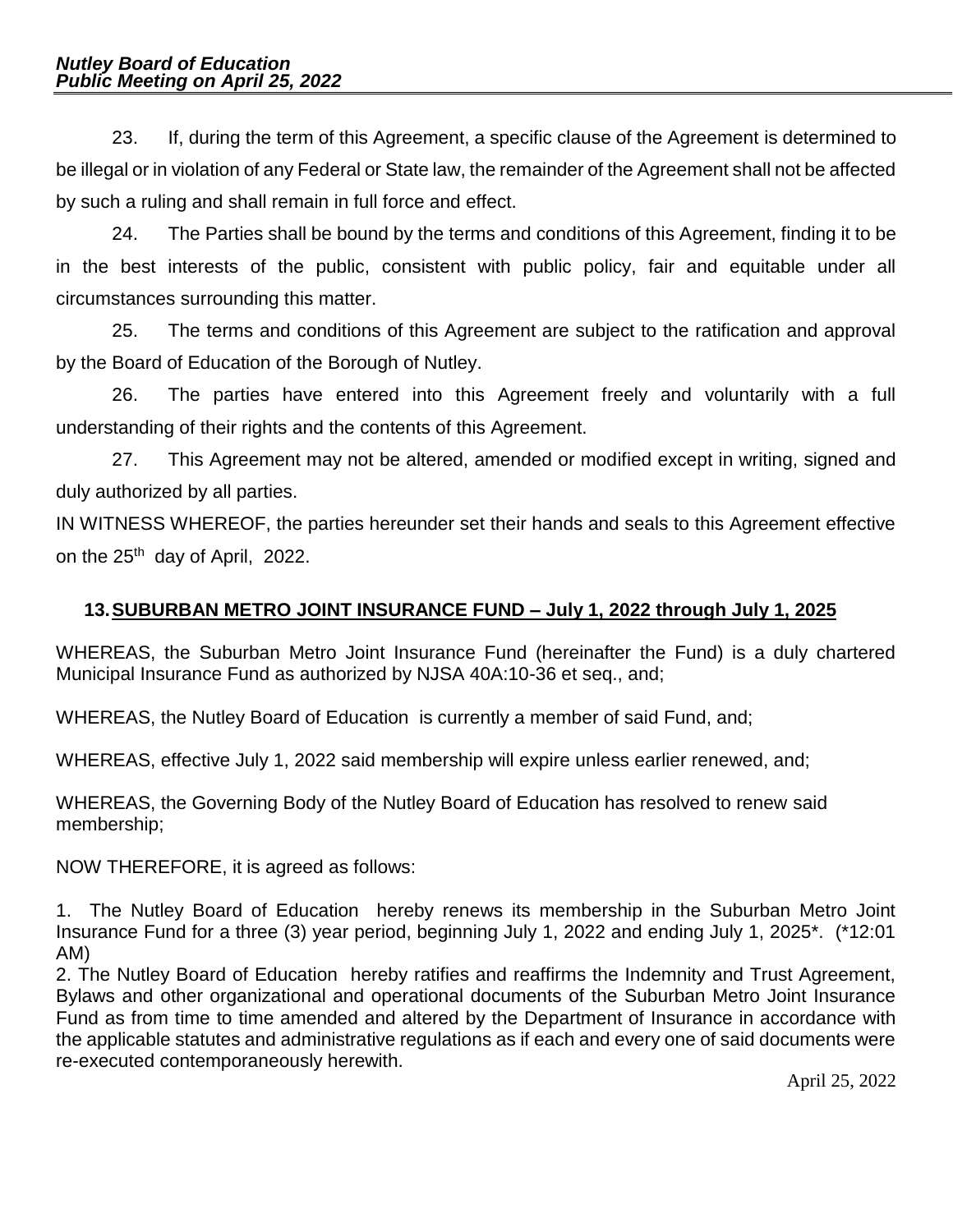3. The Nutley Board of Education agrees to be a participating member of the Fund for the period herein provided for and to comply with all of the rules and regulations and obligations associated with said membership.

4. In consideration of the continuing membership of the Nutley Board of Education in the Suburban Metro Joint Insurance Fund agrees, subject to the continuing approval of the Commissioner of Insurance, to accept the renewal application of the Nutley Board of Education.

5. Executed the 25th day of April, 2022, as the lawful and binding act and deed of the Nutley Board of Education, which execution has been duly authorized by public vote of the governing body.

## **14.SIDEBAR AGREEMENT - NUTLEY BOARD OF EDUCATION AND THE EDUCATION ASSOCIATION OF NUTLEY (EAN) – July 1, 2022 through June 30, 2026**

THIS AGREEMENT is made this 25th day of April, 2022, between the BOARD OF EDUCATION OF THE TOWNSHIP OF NUTLEY ("Board") and the EDUCATION ASSOCIATION OF NUTLEY ("EAN"), collectively referred to as the "Parties."

WHEREAS, the Board and the EAN are parties to a Collective Negotiations Agreement ("CNA"), ratified by the EAN, and approved by the Board on June 21, 2021, covering the period of July 1, 2021 through June 30, 2026;

WHEREAS during the negotiations of the CNA, the Parties consented to negotiate stipend amounts for several positions;

WHEREAS, by letter dated January 3, 2022, the EAN formally requested to negotiate compensation schedules for certain positions; and

WHEREAS, after negotiations, the Parties have agreed to recognize certain positions and establish compensation schedules for Schedule C of the CNA.

NOW THEREFORE, IT IS AGREED that the following positions be recognized and officially created:

**TV Station Manager/Board of Education Meeting Technician Strength and Conditioning Coach Head Nurse Lead Teacher Wilson Reading Specialist String Conductor Musical Director for the Middle School Drama Program Curriculum/Instructional Elementary Lunch Strategies/FLEX Non-Instructional Homebound Rate Accompanist**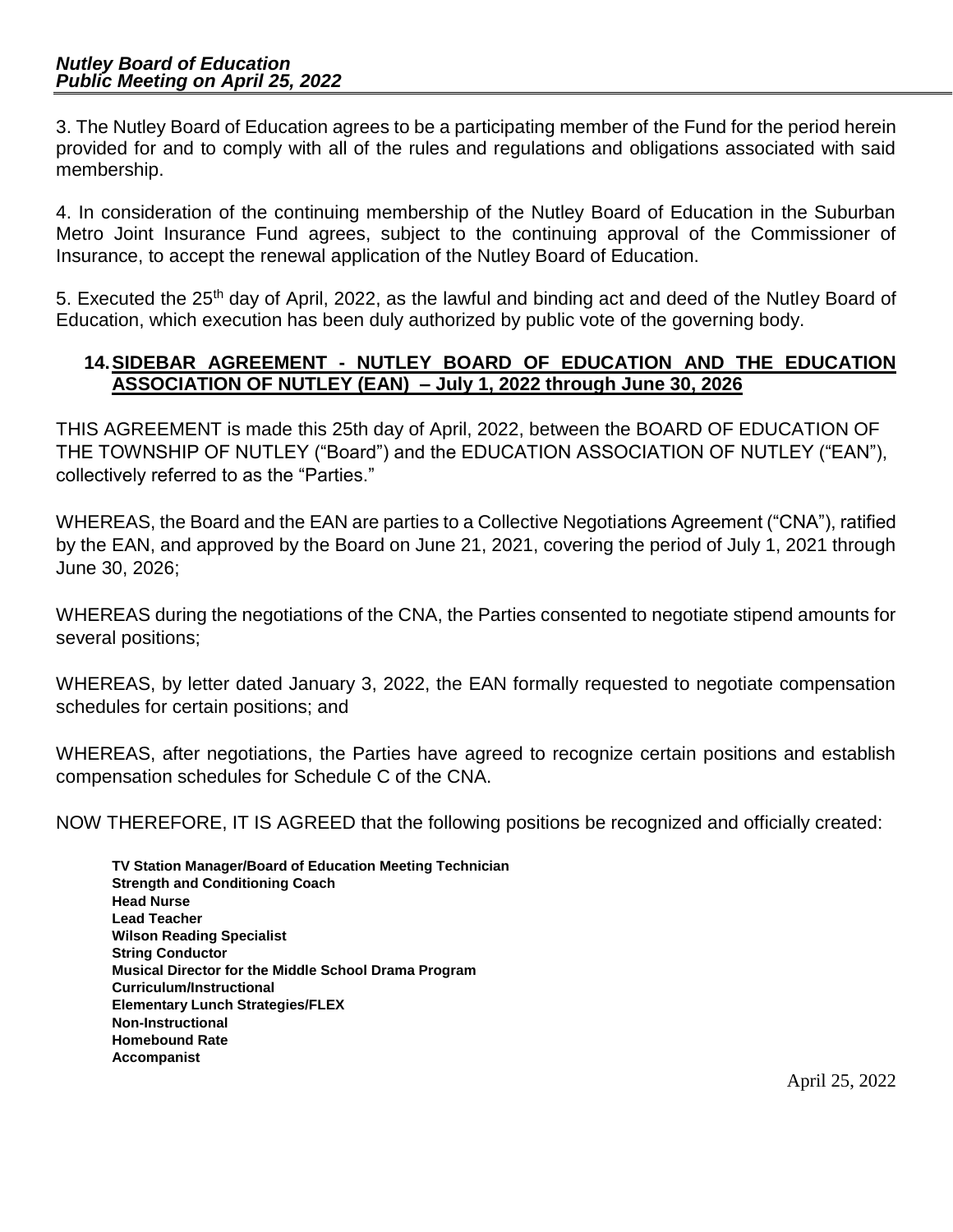IT IS FURTHER AGREED that stipends and pay schedules for the positions set forth above are attached hereto as Schedule "A";

| <b>Position</b>                        | <b>Employees per Year</b> | Compensation                         |
|----------------------------------------|---------------------------|--------------------------------------|
| TV Station Manager/Board of            | 1 employee per year       | \$6,490.00 per year                  |
| <b>Education Meeting Technician</b>    |                           |                                      |
| <b>Strength and Conditioning Coach</b> | N/A                       | \$45.00 per hour                     |
| <b>Head Nurse</b>                      | 1 employee per year       | \$5,000.00 per year                  |
| Lead Teacher                           | Number of employees       | \$5,000.00 per year                  |
|                                        | depends on assignment     |                                      |
|                                        | by District               |                                      |
| <b>Wilson Language Training</b>        | Number of employees       | \$100.00 per day, inclusive training |
|                                        | depends on available      | and lunch                            |
|                                        | funds                     |                                      |
| <b>String Conductor</b>                | 1 employee per year       | \$3,500.00 per year                  |
| Musical Director for the Middle        | 1 employee per year       | \$1,900.00 per year                  |
| School Drama Program                   |                           |                                      |
| Curriculum/Instructional               | N/A                       | \$45.00 per hour                     |
| Elementary Lunch Strategies/FLEX       | N/A                       | \$27.00 per session                  |
| Non-Instructional                      | N/A                       | \$38.97 (for work beyond what is     |
|                                        |                           | specified in contract)               |
| <b>Homebound Rate</b>                  | N/A                       | \$45.00 per hour                     |
| Accompanist                            | N/A                       | \$150.00 per performance             |

#### **SCHEDULE "A"**

# **15.LEASE OF BOARD PROPERTY ON OVERLOOK TERRACE – 2022-2023**

BE IT RESOLVED that the Board of Education leases property owned by it, known as Lot Number 14, Block 212 on the tax maps of the Township of Nutley, to Mr. John Janiec and Mrs. Anne Janiec, his wife, for a term beginning May 1, 2022 and terminating April 30, 2023, at a term rental of One Dollar (\$1.00) in accordance with all requirements specified in the lease.

BE IT FURTHER RESOLVED that the Board of Education hereby authorizes its officers to execute said lease.

## **16.LEASE OF BOARD PROPERTY ON ROMANO STREET – 2022-2023**

BE IT RESOLVED that the Board of Education leases property owned by it, known as Lot Numbers 45 and 46, Block 18 on the tax maps of the Township of Nutley, to Gary Thumm, for a term beginning May 1, 2022 and terminating April 30, 2023, at a term rental of One Dollar (\$1.00) in accordance with all requirements specified in the lease.

BE IT FURTHER RESOLVED that the Board of Education hereby authorizes its officers to execute said lease.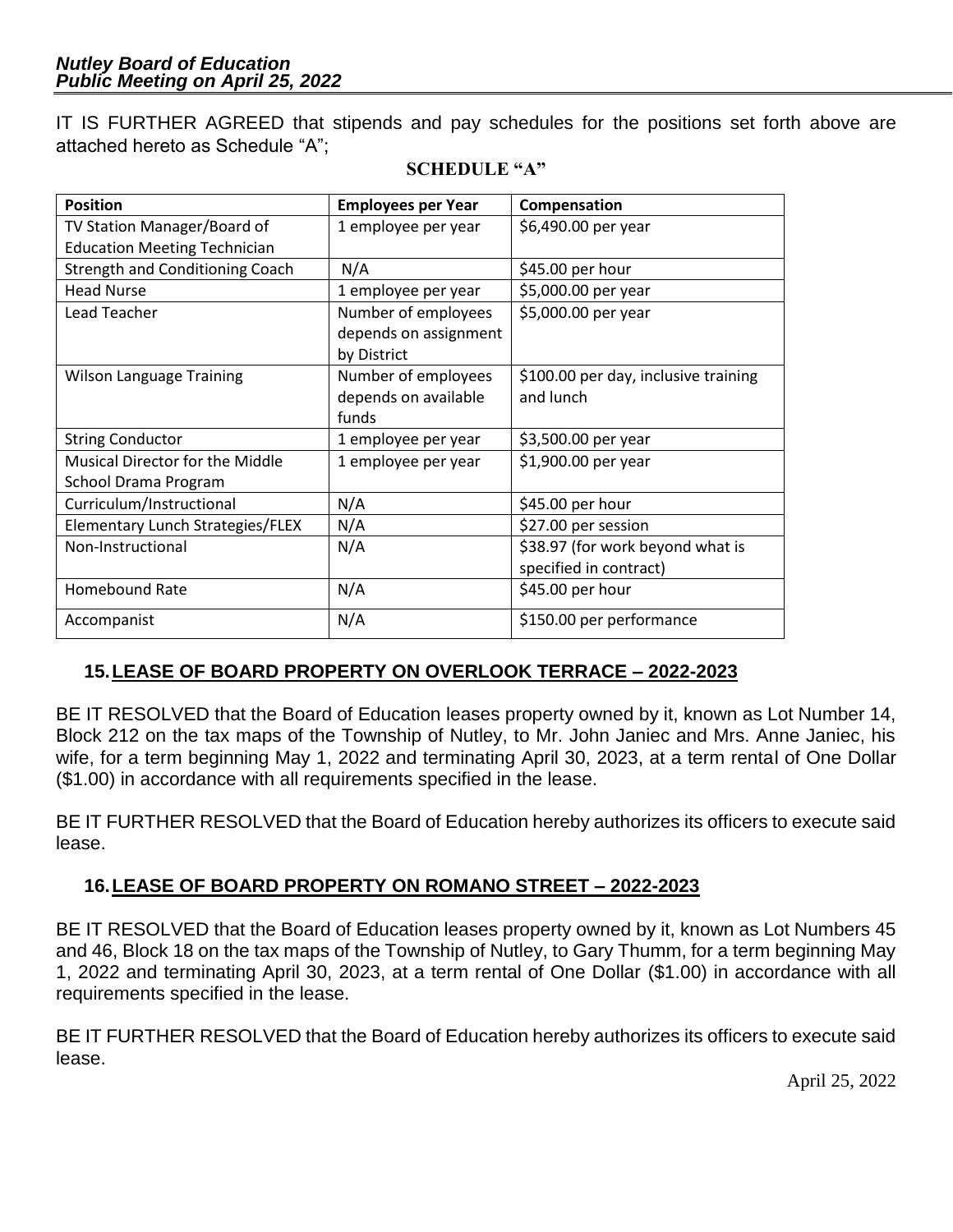# **17.LEASE OF BOARD PROPERTY ON ROMANO STREET – 2022-2023**

BE IT RESOLVED that the Board of Education leases property owned by it, known as Lot Numbers 78 and 79, Block 18 on the tax maps of the Township of Nutley, to Angelo Rotonda, for a term beginning May 1, 2022 and terminating April 30, 2023, at a term rental of One Dollar (\$1.00) in accordance with all requirements specified in the lease.

BE IT FURTHER RESOLVED that the Board of Education hereby authorizes its officers to execute said lease.

## **18.APPROVAL OF CARRY OVER MOTION – IDEA BASIC & PRESCHOOL FY 2020-2021**

BE IT RESOLVED that the Nutley Board of Education approves a FY 2020-2021 carry over motion for IDEA BASIC & PRESCHOOL

| Public IB Purch Prof Service                                   | \$99,827.00 | 20-250-220-320-00-000 |
|----------------------------------------------------------------|-------------|-----------------------|
| Public IBP Prof Conference Fees                                | \$395.00    | 20-252-200-500-00-000 |
| Non-Public IB Teaching Supplies \$50,316.00                    |             | 20-250-100-610-00-040 |
| Non-Public IB Purch Prof Service                               | \$7.864.00  | 20-250-220-300-00-040 |
| IDEA-BASIC total \$158,007.00<br>IDEA-Preschool total \$395.00 |             |                       |

## **19.APPROVAL OF SERVICE AGREEMENT– AME INC. – 2022 – RFP #ESCNJ 20/21-50**

BE IT RESOLVED that the Board of Education approves a contract between the Nutley Board of Education and AME Inc. to upgrade the HVAC unit energy management system at Spring Garden Elementary School at a fee of \$179,000.00 paid through ARP ESSER funds.

# **20.APPROVAL OF CONTRACT – SAFE SCHOOLS INTEGRATED PEST MANAGEMENT-**

BE IT RESOLVED that the Board of Education approves a contract between the Nutley Board of Education and Safe Schools Integrated Pest Management for Pest Control & IPM Law Compliance Services from July 1, 2022 through June 30, 2023 at a monthly fee of \$645.00.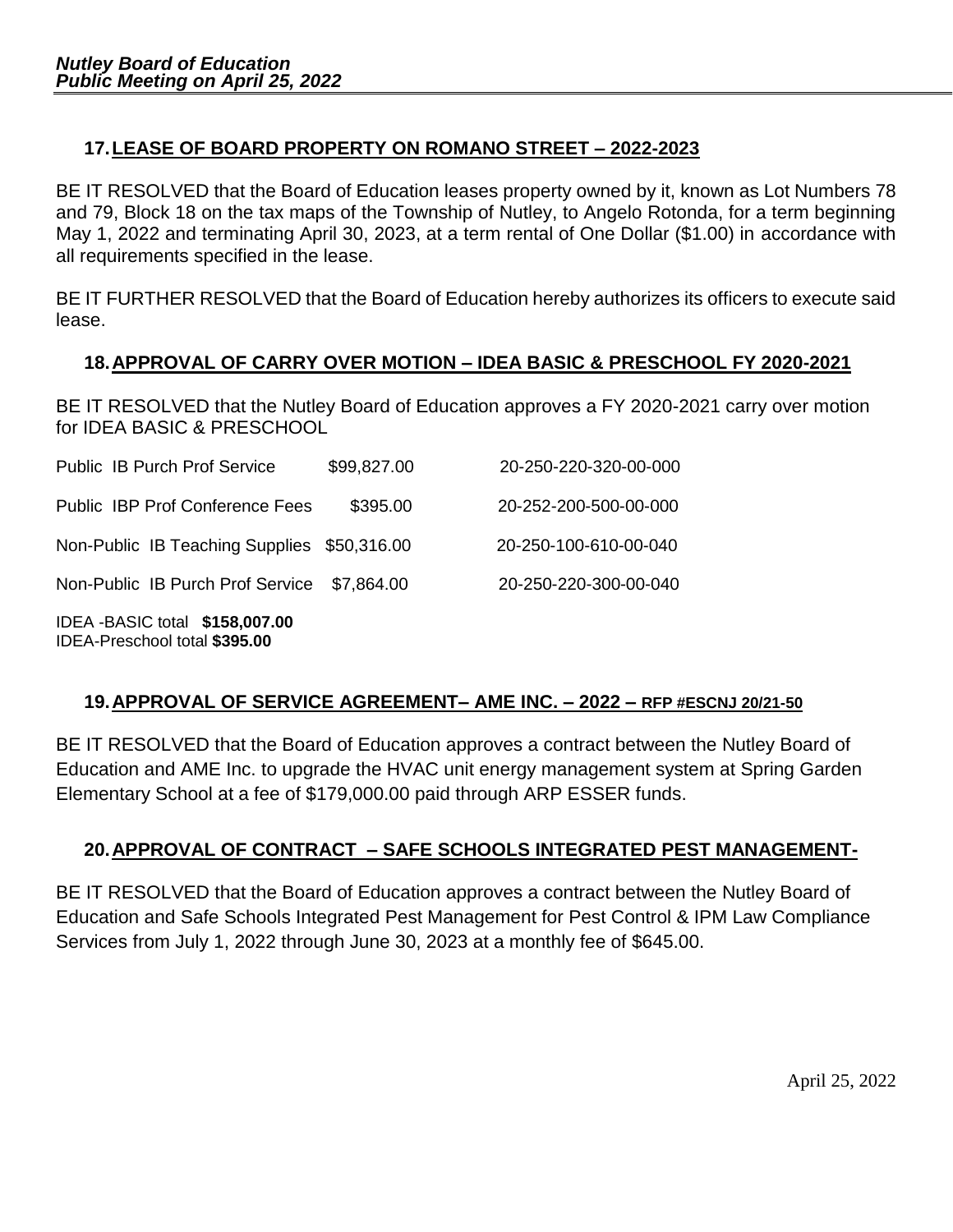# *POLICY – Resolutions 1-2*

Trustee Scotti moved and Trustee Kucinski seconded a motion that the Board approve Policy Resolutions 1-2 as follows:

Upon a roll call vote, Policy Resolutions 1-2 were unanimously approved.

## **1. APPROVAL OF ADOPTION OF POLICIES (Second Reading)**

BE IT RESOLVED that the Board of Education adopt the following bylaws, policies and regulations.

| 5512    | HARASSMENT, INTIMIDATION, AND BULLYING (M)                                  |
|---------|-----------------------------------------------------------------------------|
| 2415.05 | STUDENT SURVEYS, ANALYSIS, EVALUATIONS, EXAMINATIONS, TESTING, OR TREATMENT |
| 2451    | <b>ADULT HIGH SCHOOL</b>                                                    |
| 2622    | STUDENT ASSESSMENT                                                          |
| 3233    | POLITICAL ACTIVITIES                                                        |
| 5460    | <b>HIGH SCHOOL GRADUATION</b>                                               |
| 5541    | <b>ANTI-HAZING</b>                                                          |
| 8465    | <b>BIAS CRIMES AND BIAS-RELATED ACTS</b>                                    |
| R8465   | <b>BIAS CRIMES AND BIAS-RELATED ACTS</b>                                    |
| 2200    | <b>CURRICULUM CONTENT (M)</b>                                               |
| 2260    | AFFIRMATIVE ACTION PROGRAM FOR SCHOOL AND CLASSROOM PRACTICES (M)           |
| 2415.30 | TITLE I-EDUCATIONAL STABILITY FOR CHILDREN IN FOSTER CARE (M)               |
| 2423    | <b>BILINGUAL AND ESL EDUCATION (M)</b>                                      |
| 4283    | ELECTRONIC COMMUNICATIONS BETWEEN SUPPORT STAFF MEMBERS AND STUDENTS (M)    |
| 5120    | ASSIGNMENT OF STUDENTS (M)                                                  |
| 3111    | <b>CREATING POSITIONS</b>                                                   |
| 3125.2  | <b>EMPLOYMENT OF SUBSTITUTE TEACHERS</b>                                    |
| 3134    | <b>ASSIGNMENT OF EXTRA DUTIES</b>                                           |
| 3150    | <b>DISCIPLINE</b>                                                           |
| 3144    | <b>CERTIFICATION OF TENURE CHARGES</b>                                      |
| 3144.12 | CERTIFICATION OF TENURE CHARGES- INEFFICIENCY (M)                           |
| 3144.3  | SUSPENSION UPON CERTIFICATION OF TENURE CHARGE                              |
| 4159    | SUPPORT STAFF MEMBER/SCHOOL DISTRICT REPORTING RESPONSIBILITIES             |
| 4212    | <b>ATTENDANCE</b>                                                           |
| 3245    | <b>RESEARCH PROJECTS BY STAFF MEMBERS</b>                                   |
| 3250    | <b>HOURS AND DAYS OF WORK</b>                                               |
| 3310    | <b>ACADEMIC FREEDOM</b>                                                     |
| 3370    | <b>TEACHING STAFF MEMBER TENURE</b>                                         |
| 3372    | TEACHING STAFF MEMBER TENURE ACQUISITION                                    |
| 3373    | TENURE UPON TRANSFER OR PROMOTION                                           |
| 3374    | TENURE UPON TRANSFER TO AN UNDER PERFORMING SCHOOL                          |
| 7540    | <b>JOINT USE OF FACILITIES</b>                                              |
| 3283    | ELECTRONIC COMMUNICATIONS BETWEEN TEACHING STAFF MEMBERS AND STUDENTS (M)   |
| 1648.11 | THE ROAD FORWARD COVID-19 - HEALTH AND SAFETY                               |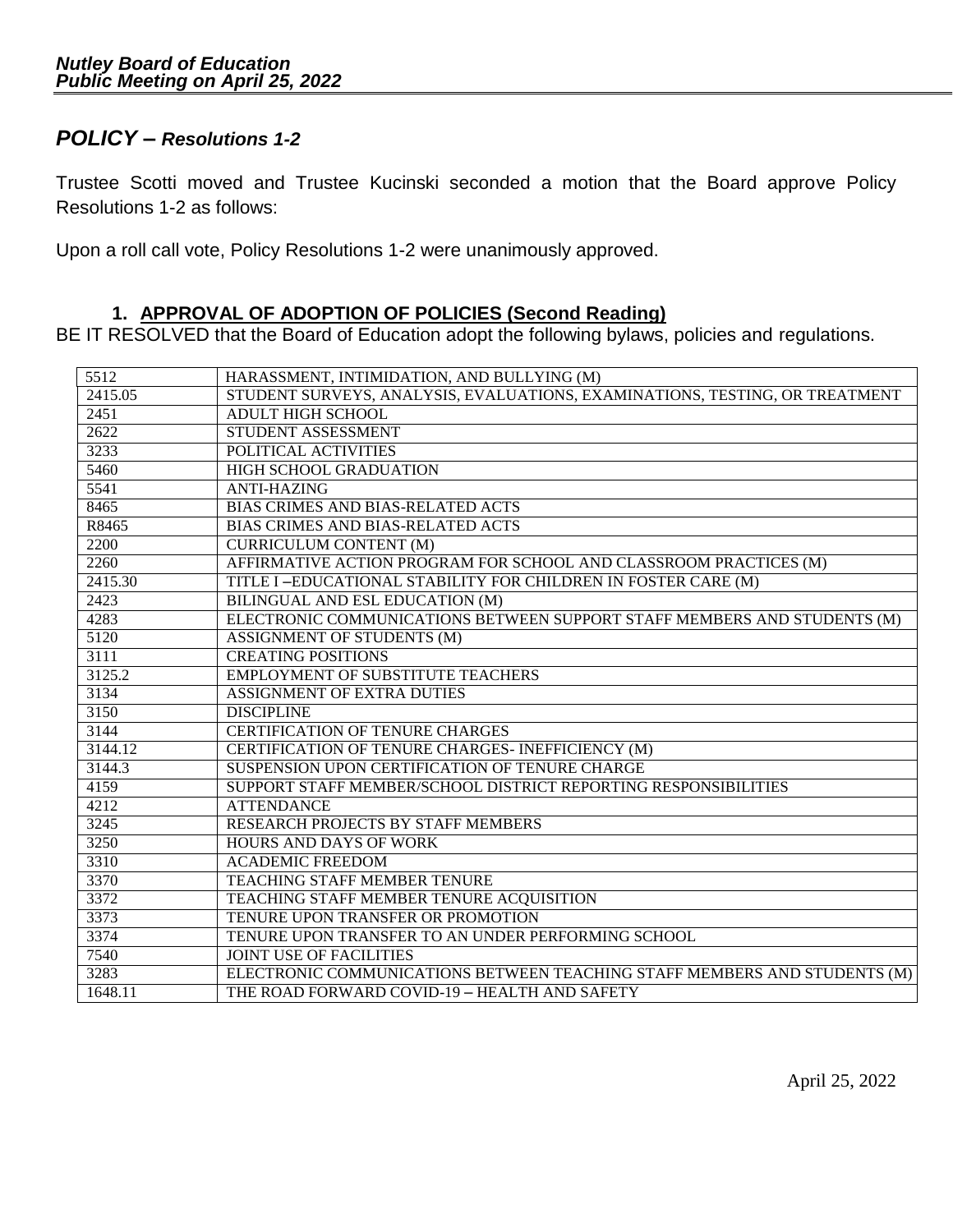# **2. APPROVAL OF ADOPTION OF POLICIES (First Reading)**

BE IT RESOLVED that the Board of Education adopt the following bylaws, policies and regulations.

| 3124  | <b>EMPLOYMENT CONTRACT</b>         |
|-------|------------------------------------|
| 4124  | <b>EMPLOYMENT CONTRACT</b>         |
| 4151  | <b>ASSESSMENT OF PAY</b>           |
| 3141  | <b>RESIGNATION</b>                 |
| 4240  | <b>EMPLOYEE TRAINING</b>           |
| 4360  | <b>SUPPORT STAFF MEMBER TENURE</b> |
| 9150  | <b>SCHOOL VISITORS</b>             |
| R9150 | <b>SCHOOL VISITORS</b>             |
| 3151  | <b>ASSESSMENT OF PAY</b>           |
| 3340  | <b>GRIEVANCE</b>                   |
| 3371  | <b>SHORT TENURE PERIOD</b>         |

## *PERSONNEL – Resolution 1-4*

Trustee Danchak-Martin moved and Trustee Kucinski seconded a motion that the Board approve Personnel Resolution 1-4 as follows:

Upon a roll call vote, Trustee Ferraro and Trustee DeMaio abstained from resolutions 1-4 and Personnel Resolutions 1-4 were approved.

## **1. PERSONNEL AGENDA REPORT**

BE IT RESOLVED that the Board of Education approve the Personnel Agenda Report dated April 25, 2022.

## **A . Employment**

1. **Dr. Julie Glazer**, Superintendent of Schools, recommends the Board of Education approve the following appointments of **certificated district staff,** effective for the dates listed below, and, in some cases, pending NJ. PL. 2018.c.5 as designated below.

## **N/A**

2. **Dr. Julie Glazer**, Superintendent of Schools, recommends the Board of Education approve the following appointments of **non-certificated district staff** effective for the dates listed below, and, in some cases, pending NJ. PL. 2018.c.5 as designated below.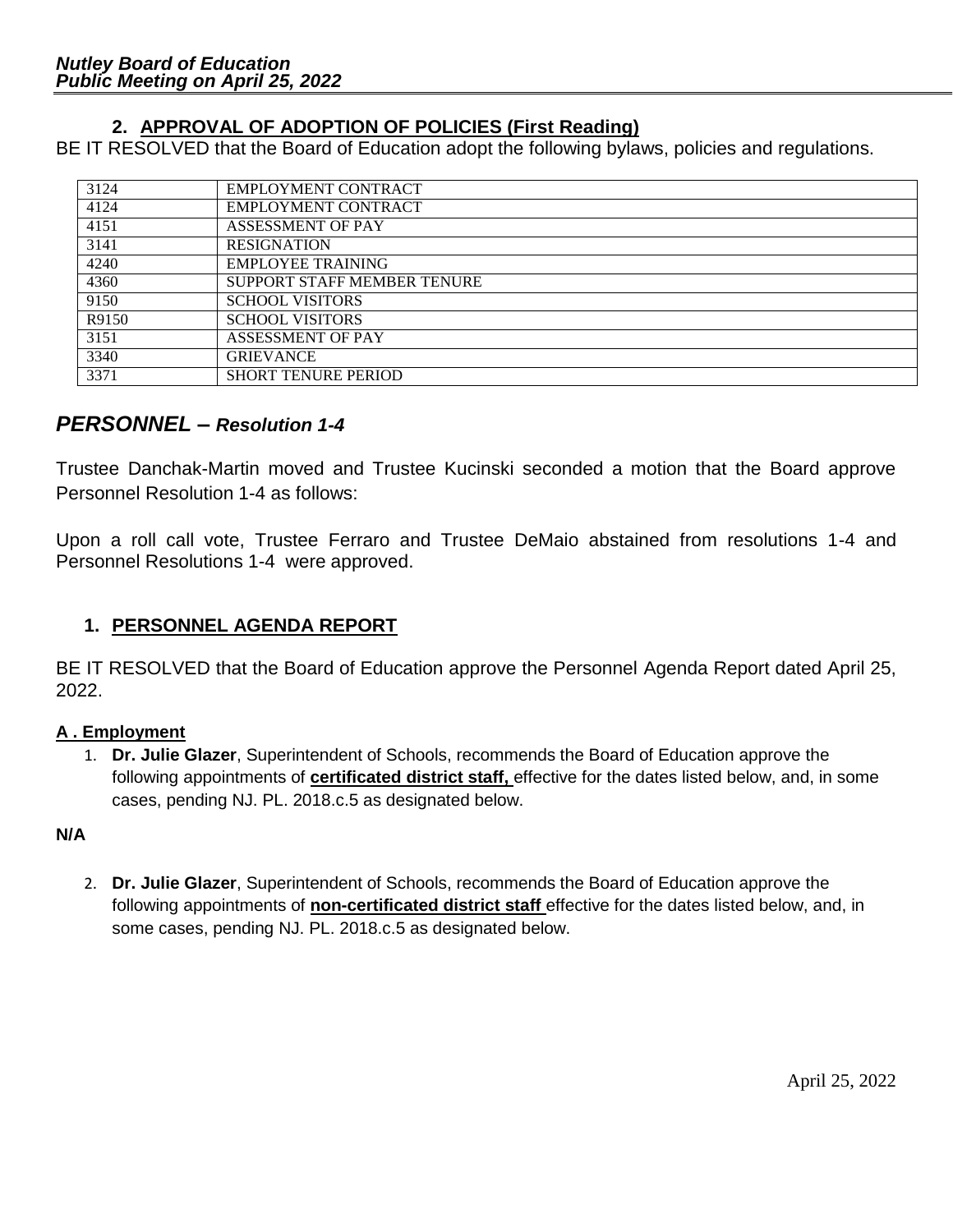| 1. | Wallace,<br>Yvette     | 10-month<br>Secretary     | Step 2<br>\$32,513<br>(prorated) | <b>NHS</b> | 5/2/22  | 6/30/22 | Replacing F. Murolo<br>Pending NJ. PL.<br>2018.c.5                                     | 11-000-240-105-00-000 |
|----|------------------------|---------------------------|----------------------------------|------------|---------|---------|----------------------------------------------------------------------------------------|-----------------------|
| 2. | Mooney,<br>Katherine   | Non-Instructional<br>Aide | \$15/hr                          | SG         | 4/26/22 | 6/30/22 | Not to exceed 20 hours<br>a week. Replacing M.<br>Breihof. Pending NJ.<br>PL. 2018.c.5 | 11-000-262-100-21-000 |
| 3. | Oppenheimer,<br>Rachel | Paraprofessional          | Step 3<br>\$24,948<br>(prorated) | <b>YS</b>  | 4/26/22 | 6/30/22 | Pending NJ. PL.<br>2018.c.5                                                            | 11-215-100-106-00-000 |

3. Dr. Julie Glazer, Superintendent of Schools, recommends the Board of Education approve the following **employment amendments** from previous agendas for certificated and non-certified staff.

#### **N/A**

## **B. Substitutes**

Dr. Julie Glazer, Superintendent of Schools, recommends the Board of Education approve the following **substitutes** at the below rates for the 2021-2022 school year and/or dates listed below. The below employments are pending NJ. PL. 2018.c.5.

|    | Luberto, Jeffrey   | Substitute Safe Schools<br>Resource Officer | \$23.08/hr | <b>DIST</b> | 4/26/22 | 6/30/22 | 11-000-206-100-00-000 |
|----|--------------------|---------------------------------------------|------------|-------------|---------|---------|-----------------------|
| 2. | Clarke, Charles    | Per Diem Sub                                | \$91/day   | <b>DIST</b> | 4/26/22 | 6/30/22 | 11-000-206-100-00-000 |
| 3. | Grzywinski, Olivia | Per Diem Sub                                | \$91/day   | <b>DIST</b> | 4/26/22 | 6/30/22 | 11-000-206-100-00-000 |
| 4. | Jernick, Amy       | Per Diem Sub                                | \$91/day   | <b>DIST</b> | 4/26/22 | 6/30/22 | 11-000-206-100-00-000 |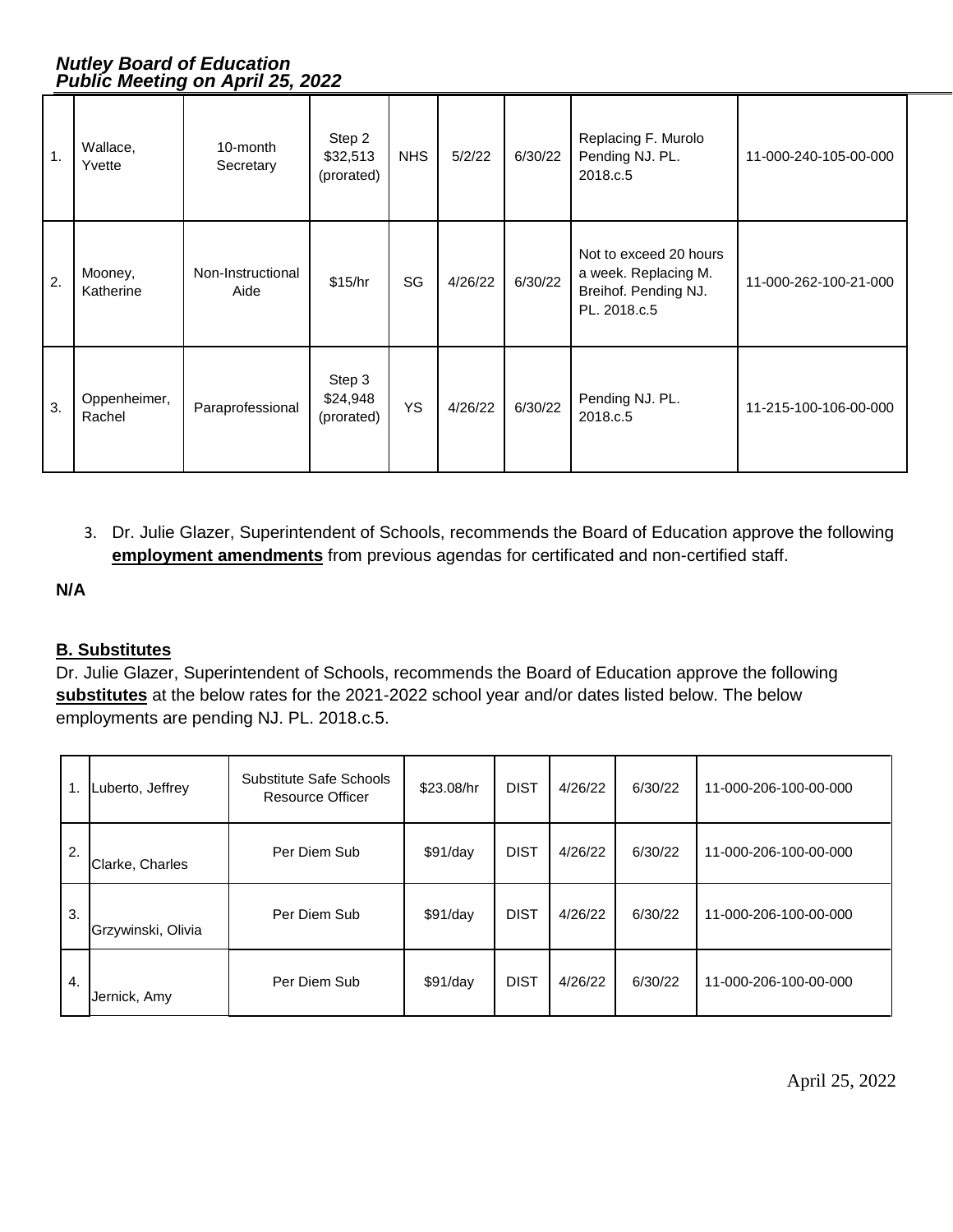## **C. Longevity**

Dr. Julie Glazer, Superintendent of Schools, recommends the Board of Education approve the following **Longevity Amounts** at the below rates for the **2022-2023 school year** and/or dates listed below.

| 1.               | Behren, Peter           | Teacher                   | \$1,400 | <b>RS</b>   | 9/1/22 | 15 years longevity | 11-120-100-101-00-000 |
|------------------|-------------------------|---------------------------|---------|-------------|--------|--------------------|-----------------------|
| 2.               | Budinick, Sherri        | Occupational<br>Therapist | \$1,400 | SG          | 9/1/22 | 15 years longevity | 11-214-100-101-00-000 |
| 3.               | Byrne, Maura            | Special Ed<br>Teacher     | \$1,400 | <b>NHS</b>  | 9/1/22 | 15 years longevity | 11-204-100-101-00-000 |
| $\overline{4}$ . | Crupi, Joanne           | Teacher                   | \$1,400 | LS          | 9/1/22 | 15 years longevity | 11-120-100-101-00-000 |
| 5.               | Delitta, Michelle       | Teacher                   | \$1,400 | LS          | 9/1/22 | 15 years longevity | 11-000-216-100-28-000 |
| 6.               | Duxbury,<br>Roberta     | Paraprofessional          | \$2,240 | LS          | 9/1/22 | 15 years longevity | 11-204-100-106-00-000 |
| 7.               | Gencarelli,<br>Rosalina | Teacher                   | \$1,400 | <b>RS</b>   | 9/1/22 | 15 years longevity | 11-214-100-106-00-000 |
| 8.               | Lombardozzi,<br>Erin    | Paraprofessional          | \$2,240 | <b>LS</b>   | 9/1/22 | 15 years longevity | 11-204-100-106-00-000 |
| 9.               | Mabel, Jessica          | Teacher                   | \$1,400 | <b>NHS</b>  | 9/1/22 | 15 years longevity | 11-140-100-101-00-000 |
| 10.              | McGarty,<br>Barbara     | Paraprofessional          | \$2,240 | <b>RS</b>   | 9/1/22 | 15 years longevity | 11-214-100-106-00-000 |
| 11.              | McNamara,<br>Jennifer   | Teacher                   | \$1,400 | <b>NHS</b>  | 9/1/22 | 15 years longevity | 11-140-100-101-00-000 |
| 12.              | Piro, Nikki             | Teacher                   | \$1,400 | <b>DIST</b> | 9/1/22 | 15 years longevity | 11-214-100-101-00-000 |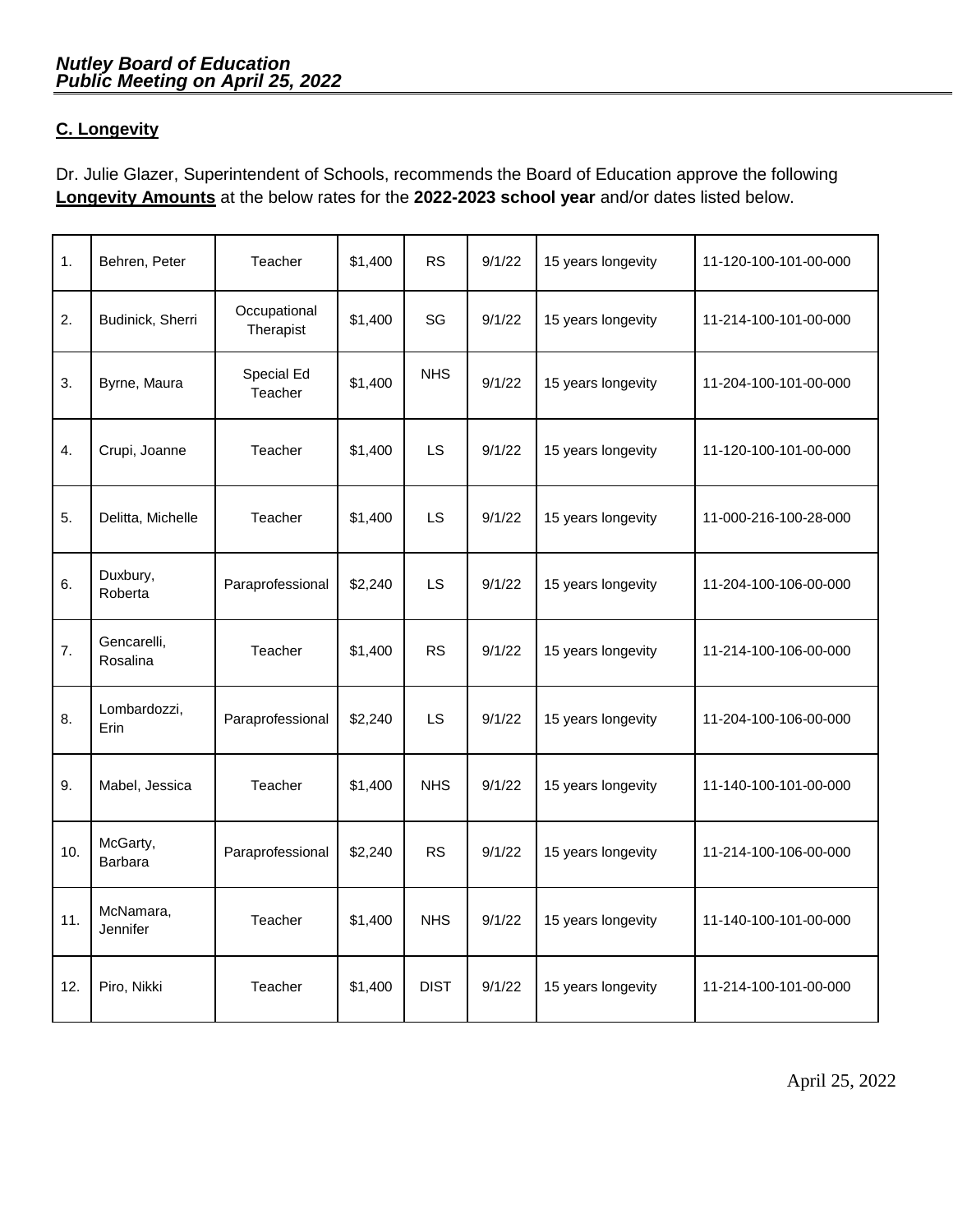| 13. | Ryan, Geralyn           | Teacher          | \$1,400 | <b>YS</b>  | 9/1/22  | 15 years longevity | 11-120-100-101-00-000 |
|-----|-------------------------|------------------|---------|------------|---------|--------------------|-----------------------|
| 14. | Sanchez,<br>Takisha     | Teacher          | \$1,400 | <b>NHS</b> | 9/1/22  | 15 years longevity | 11-140-100-101-00-000 |
| 15. | Zazzali, Lynn           | Teacher          | \$1,400 | <b>MS</b>  | 9/1/22  | 15 years longevity | 11-130-100-101-00-000 |
| 16. | Patella, Dyan           | Teacher          | \$2,240 | <b>RS</b>  | 9/25/22 | 15 years longevity | 11-214-100-106-00-000 |
| 17. | Sarachelli,<br>Victoria | Teacher          | \$1,400 | SG         | 9/25/22 | 15 years longevity | 11-213-100-101-00-000 |
| 18. | D'Onofrio,<br>Bonnie    | Paraprofessional | \$1,400 | <b>RS</b>  | 9/26/22 | 15 years longevity | 11-214-100-106-00-000 |
| 19. | Garcia, Denia           | Teacher          | \$1,400 | <b>NHS</b> | 11/1/22 | 15 years longevity | 11-140-100-101-00-000 |
| 20. | Drexler, Heather        | Teacher          | \$1,400 | <b>NHS</b> | 12/1/22 | 15 years longevity | 11-140-100-101-00-000 |
| 21. | Maddalena,<br>Jenna     | Teacher          | \$1,400 | <b>RS</b>  | 12/1/22 | 15 years longevity | 11-000-219-104-00-000 |
| 22. | Michalek, Alicia        | Teacher          | \$1,400 | <b>NHS</b> | 12/1/22 | 15 years longevity | 11-140-100-101-00-000 |
| 23. | Francello,<br>Matthew   | Teacher          | \$1,400 | <b>NHS</b> | 1/1/23  | 15 years longevity | 11-140-100-101-00-000 |
| 24. | Raia, Erin              | Teacher          | \$1,400 | <b>MS</b>  | 2/4/23  | 15 years longevity | 11-000-219-104-00-000 |
| 25. | Rambaldi, Diana         | Teacher          | \$1,400 | YS         | 3/1/23  | 15 years longevity | 11-120-100-101-00-000 |
| 26. |                         |                  |         |            |         |                    |                       |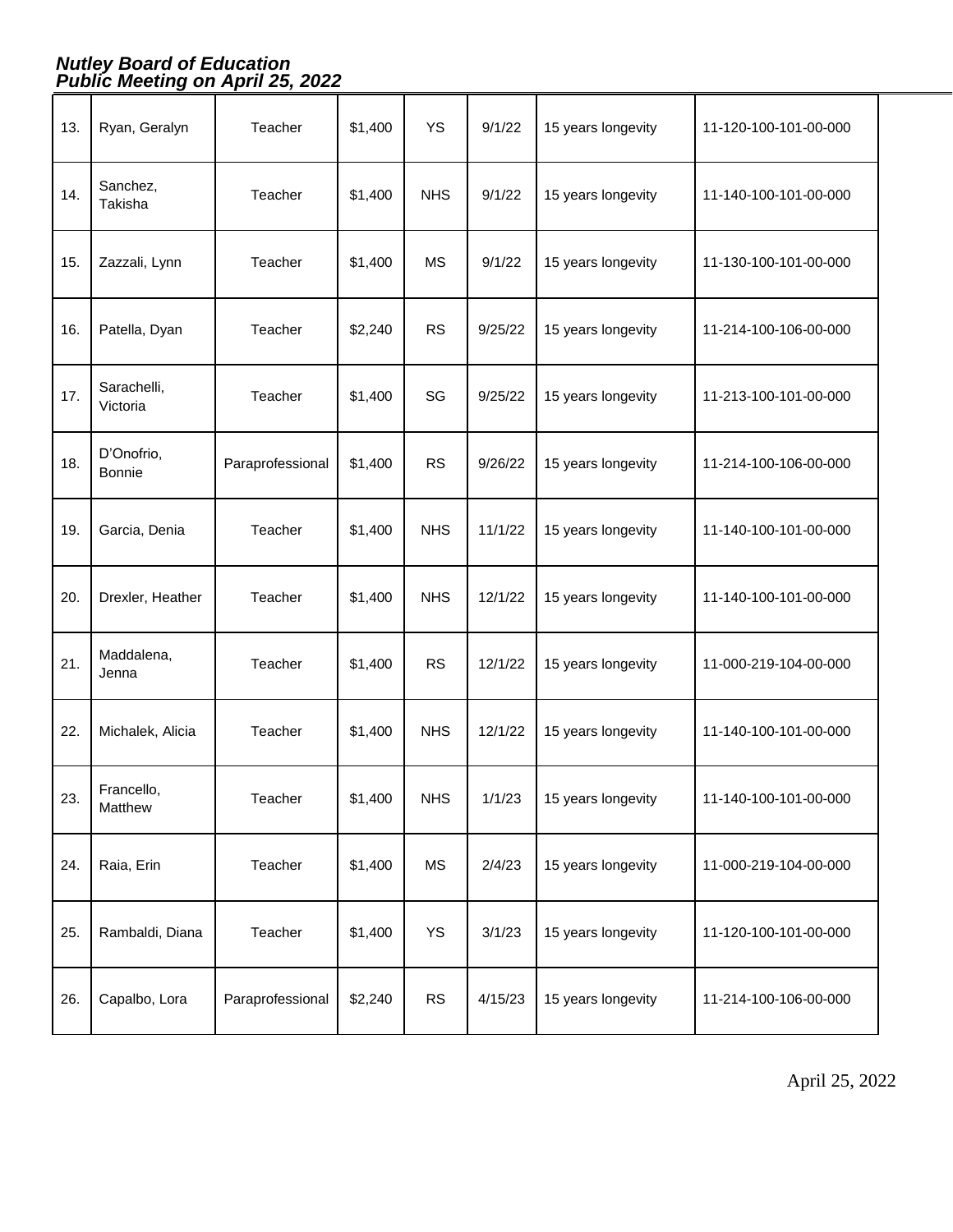| 27. | Tucci, Josephine          | Teacher             | \$1,400 | <b>RS</b>   | 6/1/23  | 15 years longevity | 11-120-100-101-00-000 |
|-----|---------------------------|---------------------|---------|-------------|---------|--------------------|-----------------------|
| 28. | Crowe, Nicole             | Teacher             | \$2,900 | <b>NHS</b>  | 9/1/22  | 20 years longevity | 11-140-100-101-00-000 |
| 29. | Frannicola,<br>Antoinette | <b>Extended Day</b> | \$2,900 | <b>DIST</b> | 9/1/22  | 20 years longevity | 11-120-100-101-00-000 |
| 30. | Gianfrancesco,<br>Cindy   | Paraprofessional    | \$3,400 | <b>NHS</b>  | 9/1/22  | 20 years longevity | 11-204-100-106-00-000 |
| 31. | Giordano, Mary            | Teacher             | \$2,900 | <b>LS</b>   | 9/1/22  | 20 years longevity | 11-213-100-101-00-000 |
| 32. | Mitschow, Larry           | Teacher             | \$2,900 | <b>NHS</b>  | 9/1/22  | 20 years longevity | 11-140-100-101-00-000 |
| 33. | Sarno, Barbara            | Paraprofessional    | \$3,400 | SG          | 9/1/22  | 20 years longevity | 11-215-100-103-00-000 |
| 34. | Stendardi,<br>Christina   | Media Specialist    | \$2,900 | <b>MS</b>   | 9/1/22  | 20 years longevity | 11-000-222-100-00-000 |
| 35. | Stoffers,<br>Elizabeth    | Nurse               | \$2,900 | MS          | 9/1/22  | 20 years longevity | 11-000-213-100-00-000 |
| 36. | Thunell, Nancy            | School<br>Counselor | \$2,900 | <b>LS</b>   | 9/1/22  | 20 years longevity | 11-000-218-104-00-000 |
| 37. | Venable, Mary             | Paraprofessional    | \$3,400 | <b>NHS</b>  | 9/1/22  | 20 years longevity | 11-204-100-106-00-000 |
| 38. | Schiavone,<br>Marylou     | Teacher             | \$2,900 | <b>MS</b>   | 10/1/22 | 20 years longevity | 11-130-100-101-00-000 |
| 39. | Fredericks,<br>Sarah      | Psychologist        | \$2,900 | <b>LS</b>   | 1/1/23  | 20 years longevity | 11-000-219-104-00-000 |
| 40. | Raymonde,<br>Baron        | Teacher             | \$2,900 | <b>NHS</b>  | 2/1/23  | 20 years longevity | 11-140-100-101-00-000 |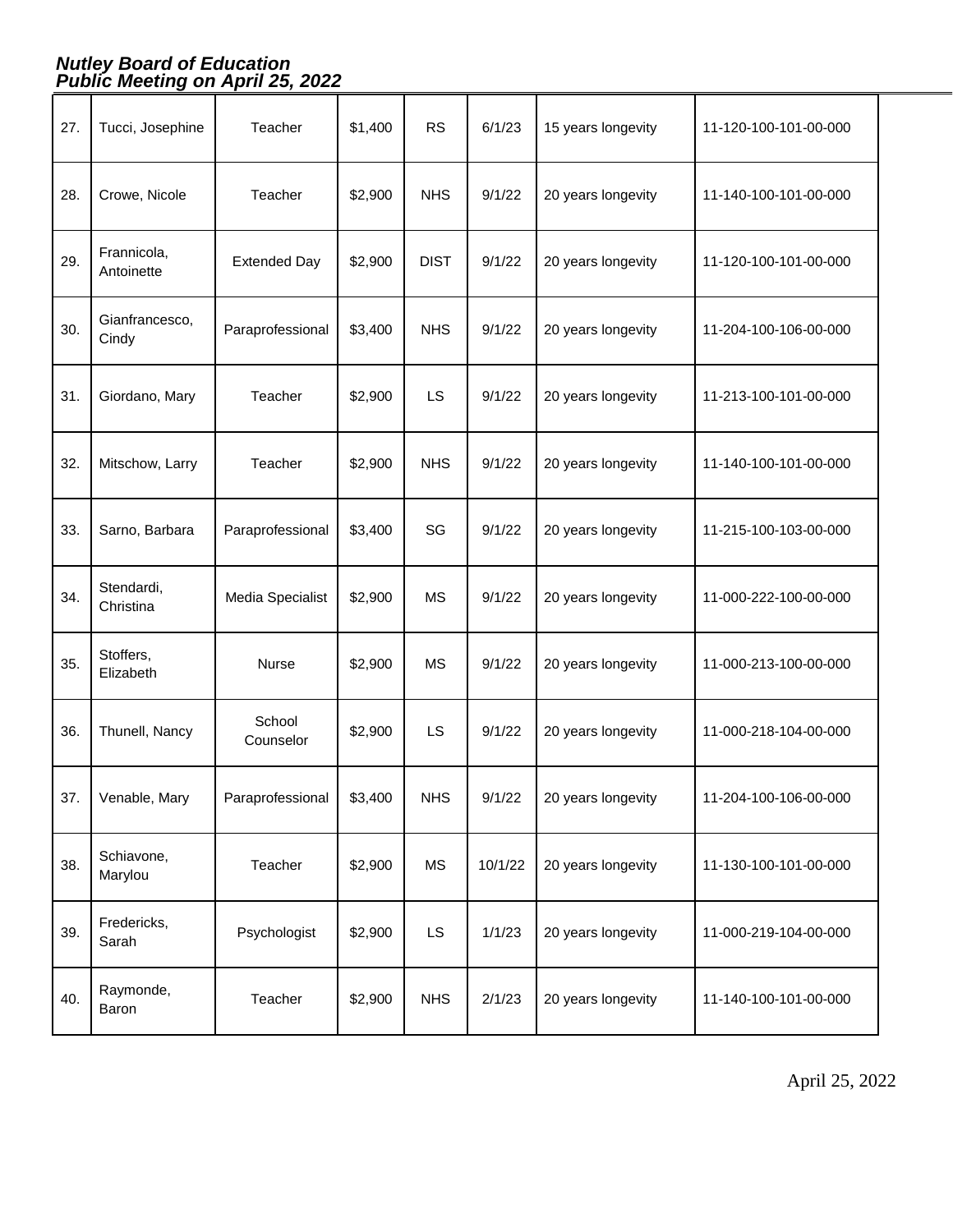| 41. | Misner, Sarah     | Teacher   | \$2,900 | <b>MS</b>  | 3/1/23  | 20 years longevity | 11-130-100-101-00-000 |
|-----|-------------------|-----------|---------|------------|---------|--------------------|-----------------------|
| 42. | Bolcato, Donna    | Secretary | \$1,100 | <b>LS</b>  | 9/1/22  | 25 years longevity | 11-000-240-105-00-000 |
| 43. | Freedman, Jill    | Teacher   | \$4,300 | <b>YS</b>  | 9/1/22  | 25 years longevity | 11-120-100-101-00-000 |
| 44. | Maher, Patricia   | Teacher   | \$4,300 | WS         | 9/1/22  | 25 years longevity | 11-130-100-101-00-006 |
| 45. | Cullari, Bevelry  | Secretary | \$1,100 | <b>RS</b>  | 9/23/22 | 25 years longevity | 11-000-240-105-00-000 |
| 46. | David, Nicole     | Teacher   | \$4,300 | <b>NHS</b> | 4/1/23  | 25 years longevity | 11-140-100-101-00-000 |
| 47. | Ferraro, Danielle | Teacher   | \$4,300 | <b>LS</b>  | 5/1/23  | 25 years longevity | 11-120-100-101-00-000 |

#### **D. Extended Day Program**

Dr. Julie Glazer, Superintendent of Schools, recommends the Board of Education approve the following **Extended Day Staff Members** at the below rates for the 2021-2022 school year and/or dates listed below.

| . . | Ritacco.<br>Javanna | Secretary | \$1,650/<br>month | НS | 3/15/22 | 12/31/22 | <b>Extended Day Support</b> | N/A |
|-----|---------------------|-----------|-------------------|----|---------|----------|-----------------------------|-----|
|-----|---------------------|-----------|-------------------|----|---------|----------|-----------------------------|-----|

## **E. Change in Locations**

**N/A**

#### **F. Resignations**

|                  | Meza, Brittany | Paraprofessional | <b>RS</b> | 5/6/22  | Resignation. Last day in district 5/6/22     | N/A       |
|------------------|----------------|------------------|-----------|---------|----------------------------------------------|-----------|
| $\overline{2}$ . | Sanborn, Mary  | Teacher          | SG        | 6/30/22 | Resignation. Last Day in district<br>6/30/22 | <b>NA</b> |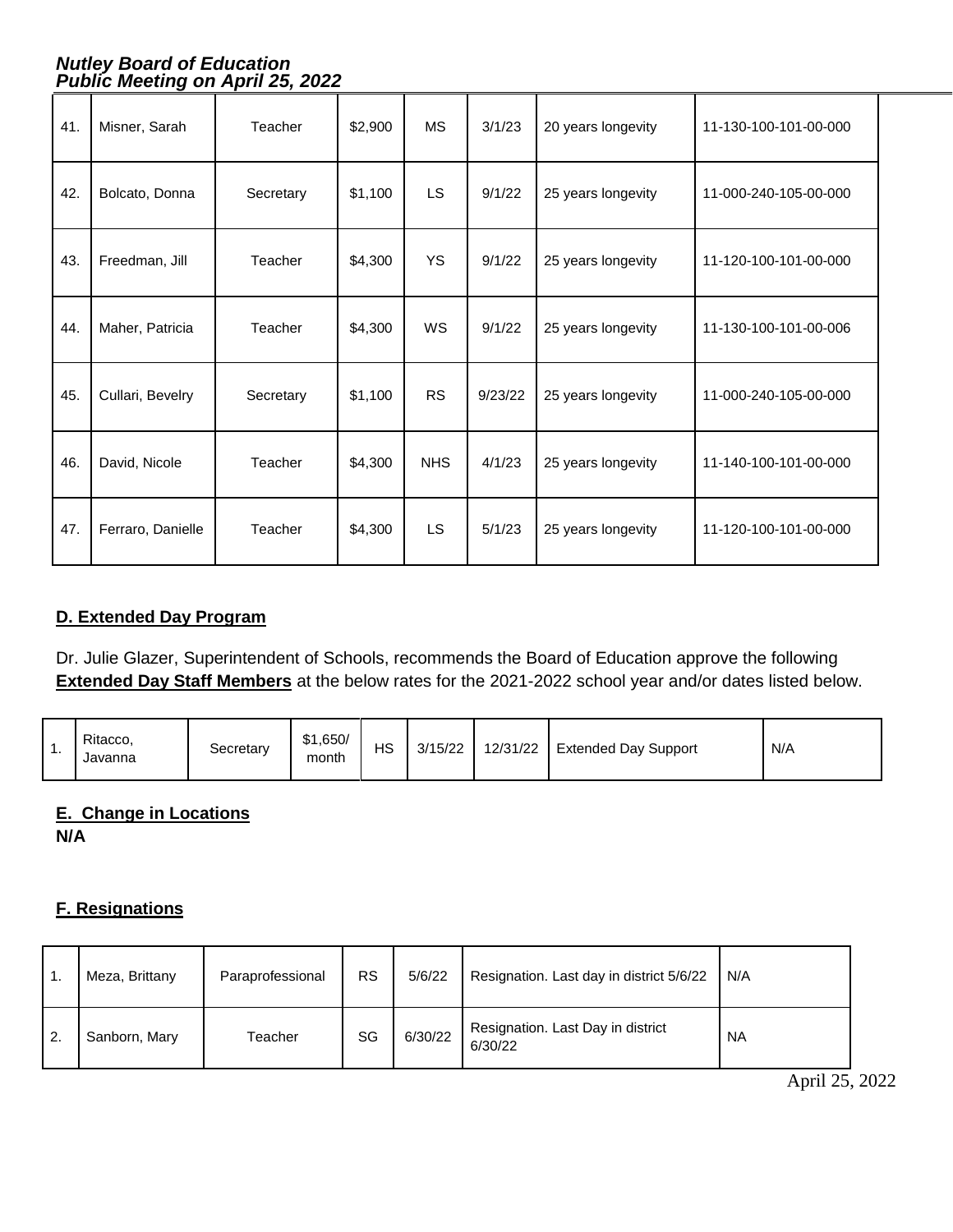| 3.  | Bernal, Yeisson           | Teacher | <b>NHS</b> | 6/30/22 | Resignation. Last Day in district<br>6/30/22 | <b>NA</b> |
|-----|---------------------------|---------|------------|---------|----------------------------------------------|-----------|
| 4.  | Crisp, Nicole             | Teacher | <b>NHS</b> | 6/30/22 | Resignation. Last Day in district<br>6/30/22 | <b>NA</b> |
| 5.  | Scardigno,<br>Amanda      | Teacher | <b>MS</b>  | 6/30/22 | Resignation. Last Day in district<br>6/30/22 | <b>NA</b> |
| 6.  | Piotrowski, Olivia        | Teacher | <b>MS</b>  | 6/30/22 | Resignation. Last Day in district<br>6/30/22 | <b>NA</b> |
| 7.  | Atkins, Alison            | Teacher | <b>MS</b>  | 6/30/22 | Resignation. Last Day in district<br>6/30/22 | <b>NA</b> |
| 8.  | Facher, Lauren            | Teacher | <b>RS</b>  | 6/30/22 | Resignation. Last Day in district<br>6/30/22 | <b>NA</b> |
| 9.  | Andrejcisk,<br>Samantha   | Teacher | <b>MS</b>  | 6/30/22 | Resignation. Last Day in district<br>6/30/22 | <b>NA</b> |
| 10. | Martin, Sabrina           | Teacher | <b>NHS</b> | 6/30/22 | Resignation. Last Day in district<br>6/30/22 | <b>NA</b> |
| 11. | Lim, Shuxian<br>(Vanessa) | Teacher | RS/<br>SG  | 6/30/22 | Resignation. Last Day in district<br>6/30/22 | <b>NA</b> |

## **G. Retirements**

| . . | Restel, Lorraine | Principal | $\sim$<br>LS | 6/30/22 |  | Retirement effective<br>7/1/22 | N/A |
|-----|------------------|-----------|--------------|---------|--|--------------------------------|-----|
|-----|------------------|-----------|--------------|---------|--|--------------------------------|-----|

## **H. FMLA/Maternity Leaves/Sick Bank/Leave of Absences**

Dr. Julie Glazer, Superintendent of Schools, recommends the Board of Education approve the following **leaves of absences and/or amendments to leaves** for the following staff members:

|    | Wick, Jessica       | <b>CST</b>                | НS | 9/1/22 | 12/2/22  | FMLA 9/1 - 11/27.<br>SD 11/28 -12/2 RTW<br>12/5/22 (amend dates) | 11-204-100-101-00-000 |
|----|---------------------|---------------------------|----|--------|----------|------------------------------------------------------------------|-----------------------|
| 2. | Alarcon.<br>Jessica | Occupational<br>Therapist | SG | 9/1/22 | 12/16/22 | FMLA 9/1 - 11/27<br>Unpaid LOA 11/28 - 12/16<br>RTW 12/19        | 11-000-216-100-29-000 |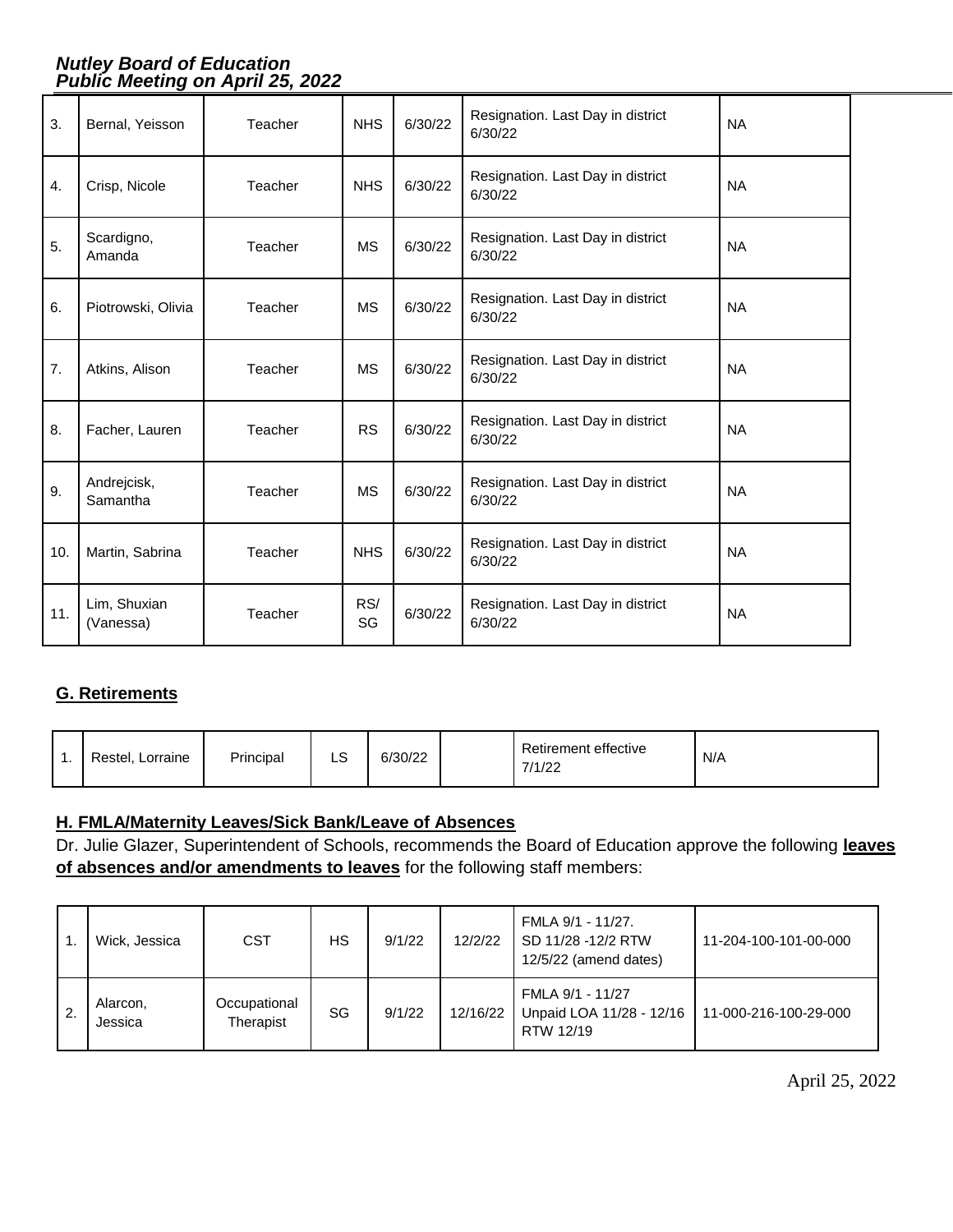| 3. | Murolo,<br>Francesca | Secretary | <b>NHS</b> | 7/25/22 | 12/9/22 | SD 7/25-9/16<br>FMLA 9/19 -12/9<br>RTW 12/12/22 | 11-000-240-105-00-000 |
|----|----------------------|-----------|------------|---------|---------|-------------------------------------------------|-----------------------|
| 4. | Employee<br>#0885    | Counselor | <b>HS</b>  | 3/16/22 | 6/23/22 | Intermittent FMLA 3/16/22<br>$-6/30/22$         | 11-000-218-104-00-000 |
| 5. | Employee<br>#2477    | Teacher   | МS         | 5/2/22  | 6/23/22 | <b>FMLA</b>                                     | 11-213-100101-00-000  |

## **I. Coaches/Advisors/Stipends**

1. Dr. Julie Glazer, Superintendent of Schools, recommends the Board of Education approve the following **extra-curricular, advisors, and stipends at their contracted rates** for the dates listed below. These payments are contingent upon the commencement of the programs.

| 1. | Pasquale, Mariel            | Guidance<br>Secretary | \$25.04/<br>hr | <b>NHS</b> | 3/1/22  | 6/30/22 | Overtime pay for<br>College Fair and<br>Scholarship Night.                | 11-000-218-104-00-017 |
|----|-----------------------------|-----------------------|----------------|------------|---------|---------|---------------------------------------------------------------------------|-----------------------|
| 2. | DeWald, Joshua              | Teacher               | \$45/hr        | <b>YS</b>  | 9/1/22  | 6/30/22 | Extra Pay for School<br>Concerts                                          | 11-401-100-101-71-626 |
| 3. | Andrejcisk,<br>Samantha     | Teacher               | \$45/hr        | <b>MS</b>  | 9/1/22  | 6/30/22 | Extra Pay for School<br>Concerts                                          | 11-401-100-101-71-626 |
| 4. | Rothkopf, Ashley            | Teacher               | \$45/hr        | <b>NHS</b> | 9/1/22  | 6/30/22 | Extra Pay for School<br>Concerts                                          | 11-401-100-101-71-626 |
| 5. | Belthoff,<br>Gaberiella     | Teacher               | \$4,000        | <b>MS</b>  | 5/1/22  | 8/15/22 | <b>Lead Summer MS</b><br><b>Strategies</b>                                | 20-487-100-101-00-000 |
| 7. | Benevides,<br><b>Brooke</b> | Coordinator           | \$4,000        | ES         | 5/1/22  | 8/15/22 | <b>Lead Summer Strategies</b>                                             | 20-487-100-101-00-000 |
| 8. | Aji, Jaime                  | Trainer               | \$45/hr        | <b>HS</b>  | 4/7/22  | 5/30/22 | Flag Football. Up to 10<br>hours. paid for with the<br><b>JETS Grant.</b> | N/A                   |
| 9. | Guariglia, Ana              | Teacher               | \$50hr         | <b>NHS</b> | 4/27/22 | 6/30/22 | World Language<br>Curriculum Writing for 6.5<br>hours                     | 11-000-221-104-00-000 |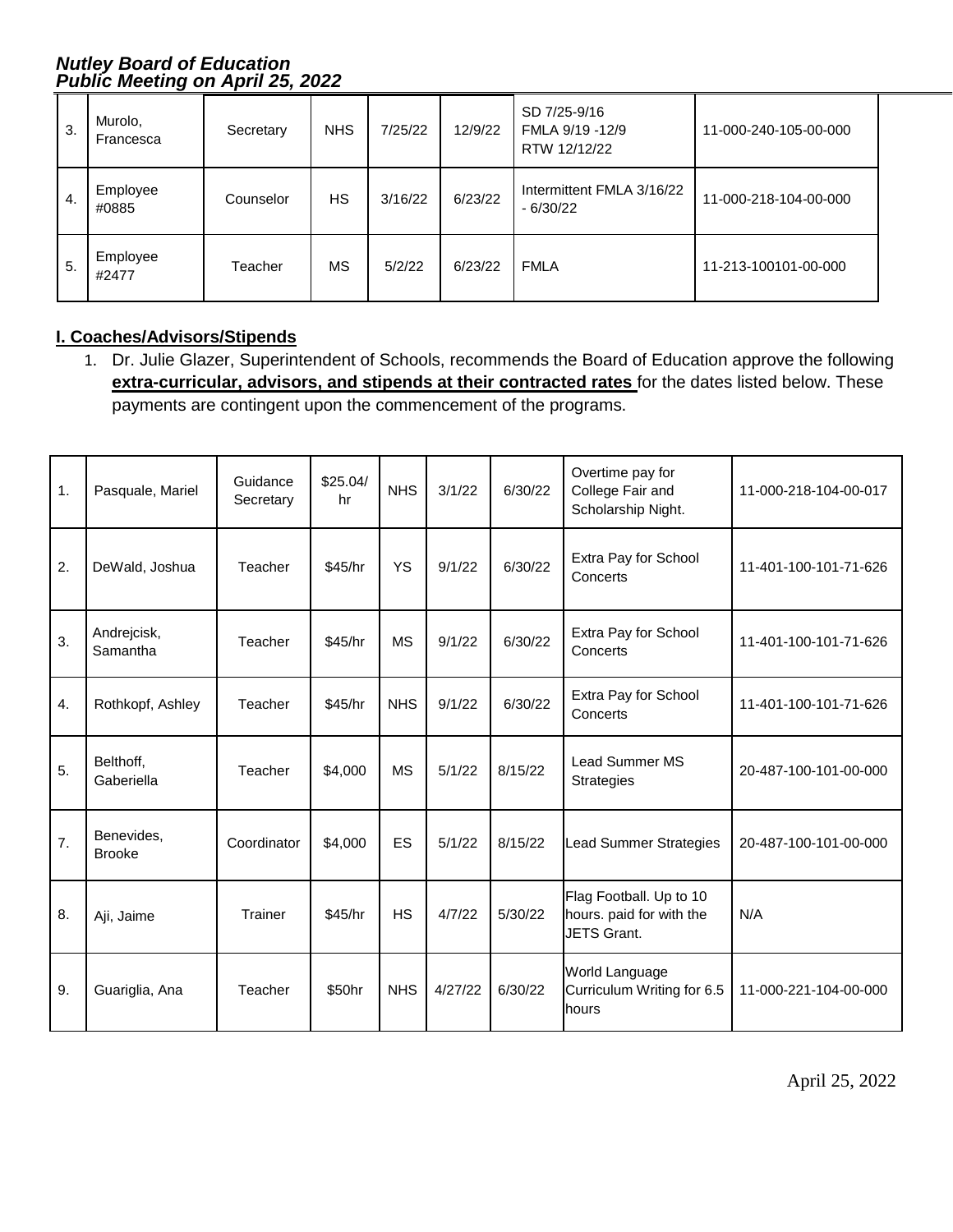| 10. | Ockenhouse,<br>Andrea    | Teacher   | \$50/hr                 | ΜS         | 4/27/22 | 6/30/22 | <b>World Language</b><br>Curriculum Writing for 6.5<br>hours | 11-000-221-104-00-000 |
|-----|--------------------------|-----------|-------------------------|------------|---------|---------|--------------------------------------------------------------|-----------------------|
| 11. | Muniz-Bermo,<br>Maria    | Teacher   | \$50/hr                 | <b>MS</b>  | 4/27/22 | 6/30/22 | World Language<br>Curriculum Writing for 6.5<br>hours        | 11-000-221-104-00-000 |
| 12. | Wallace, Yvette          | Secretary | \$500                   | <b>NHS</b> | 5/2/22  | 6/30/22 | <b>Translation Stipend</b>                                   | 20-241-100-101-00-010 |
| 13. | Nolasco, Jessica         | Teacher   | \$50/sessi<br><b>on</b> | <b>LS</b>  | 3/28/22 | 6/30/22 | After School Math<br><b>Strategies</b><br>Paid for ESSR      | 20-483-200-201-00-000 |
| 14. | Hellriegel,<br>Angelique | Teacher   | \$50/sessi<br><b>on</b> | <b>RS</b>  | 3/28/22 | 6/30/22 | After School Math<br>Strategies<br>Paid for ESSR             | 20-483-200-201-00-000 |
| 15. | Ippolito, Michele        | Teacher   | \$45/class              | <b>MS</b>  | 5/2/22  | 6/30/22 | 6th period coverage for C.<br><b>Mickens</b>                 | 11-140-100-101-00-000 |
| 16. | Reilly, Bianca           | Teacher   | \$45/class              | MS         | 5/2/22  | 6/30/22 | 6th period coverage for C.<br>Mickens                        | 11-140-100-101-00-000 |
| 17. | Piotrowski, Olivia       | Teacher   | \$45/class              | <b>MS</b>  | 5/2/22  | 6/30/22 | 6th period coverage for C.<br><b>Mickens</b>                 | 11-140-100-101-00-000 |
| 18. | Kozrya, Cheryl           | Teacher   | \$45/class              | <b>MS</b>  | 5/2/22  | 6/30/22 | 6th period coverage for C.<br><b>Mickens</b>                 | 11-140-100-101-00-000 |
| 19. | Banya, Connie            | Teacher   | \$45/class              | <b>MS</b>  | 5/2/22  | 6/30/22 | 6th period coverage for C.<br>Mickens                        | 11-140-100-101-00-000 |

2. Dr. Julie Glazer, Superintendent of Schools, recommends the Board of Education approve the following **athletic stipends at the contracted rates**. These payments are contingent upon the commencement of the programs. **Spring coaches will be paid April 30, 2022 and May 30, 2022.**

**N/A**